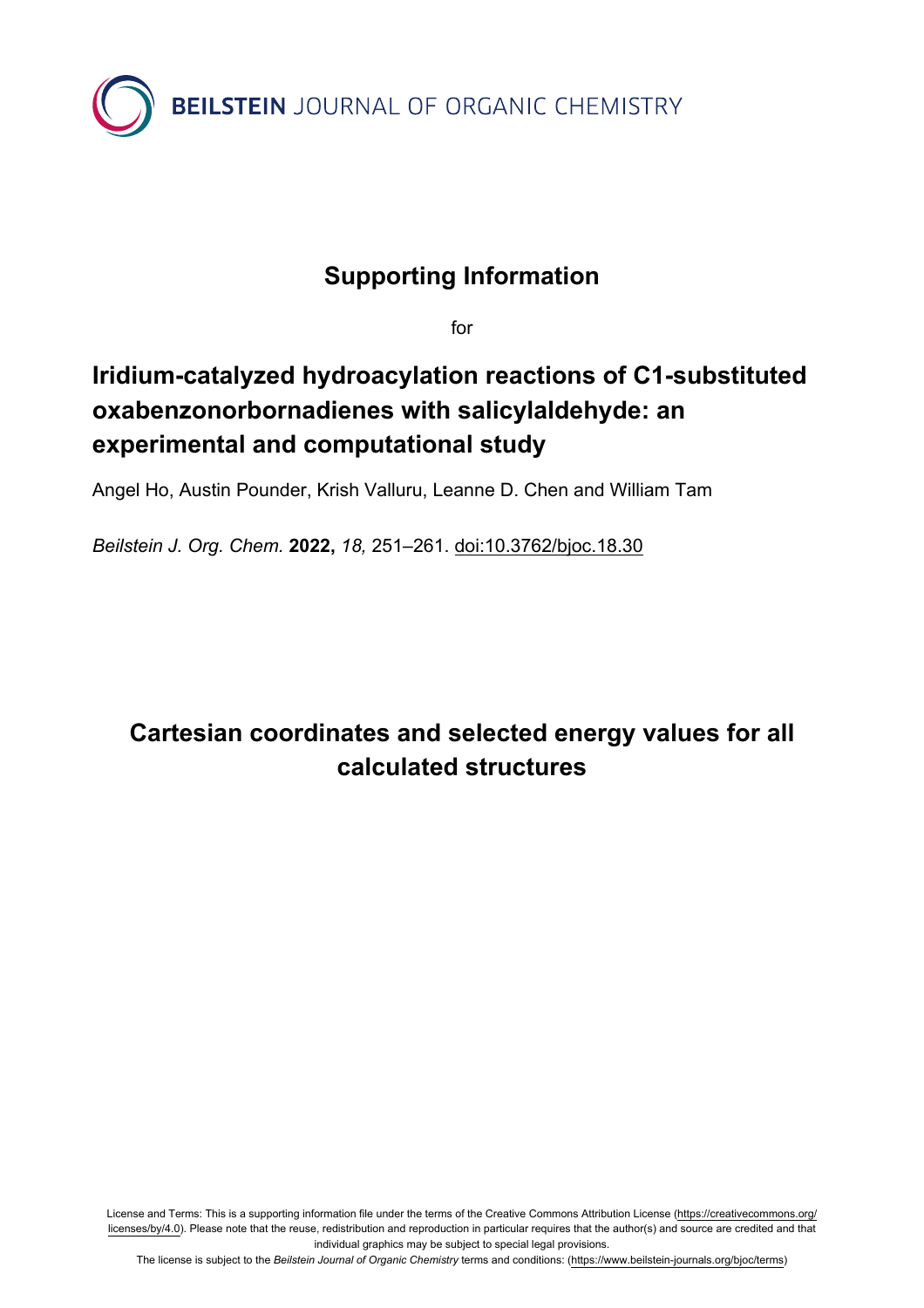# Table of contents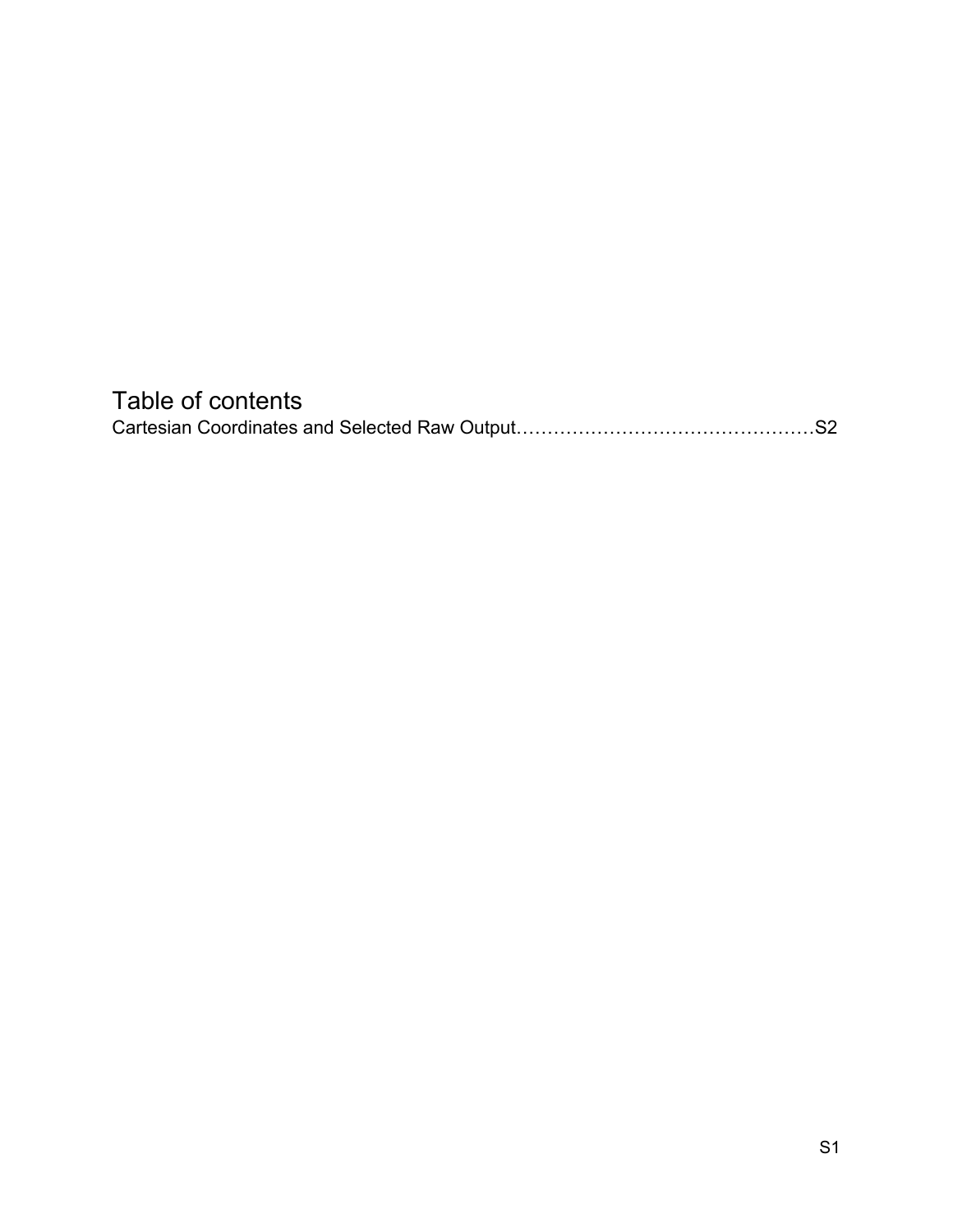# **Cartesian Coordinates and Selected Raw Output**

# **Cat (Ir[COD]OH)<sup>2</sup>**

Electronic energy at 338.15 K (1,4-dioxane): - 984.346550 au

at 338.15 K (1,4-dioxane): -984.009733 au

```
H -1.49748900 1.02520700 2.26332400
C -2.19806000 0.97075500 1.41282600
C -2.46757200 2.31053300 0.76851900
C -3.07020700 -0.15532200 1.37639100
C -4.37660500 -0.61380200 -0.73209200
C -4.44028800 -0.12596300 0.71798700
H -2.95989400 -0.88305300 2.19474200
C -3.04020900 -0.32465200 -1.37417100
C -2.95258400 2.17299100 -0.67708200
C -2.37332600 0.93376600 -1.34002900
H -2.79575800 -0.98559500 -2.22119700
H -1.66537500 1.13633200 -2.16078400
H -1.51391500 2.86893000 0.77973100
H -3.17628300 2.90957100 1.37396600
H -2.66522800 3.06792100 -1.25233700
H -4.05507000 2.14018500 -0.72232700
H -5.20660400 -0.19125700 -1.33273500
H -4.51850400 -1.70834400 -0.75384200
H -5.13872800 -0.75603500 1.29201800
H -4.85952800 0.89408700 0.77271400
Ir -1.47408500 -0.39414700 0.01482400
0 -0.01441300 -1.16662100 -1.29984300H -0.02923800 -0.84847300 -2.21238800
H 1.49749700 1.02537700 -2.26338200
C 2.19785700 0.97085900 -1.41269900
C 2.46743100 2.31063300 -0.76847300
C 3.07012900 -0.15517800 -1.37634100
C 4.37675400 -0.61400300 0.73182600
C 4.44029600 -0.12583200 -0.71813200
H 2.95980000 -0.88273800 -2.19485000
C 3.04037500 -0.32479700 1.37393600
C 2.95256800 2.17308500 0.67712600
C 2.37358200 0.93370000 1.33999700
H 2.79596500 -0.98566400 2.22104000
H 1.66590000 1.13614300 2.16100900
H 1.51375500 2.86899600 -0.77947500
H 3.17601500 2.90967500 -1.37405300
H 2.66493200 3.06787700 1.25245500
H 4.05505700 2.14062200 0.72239100
H 5.20677400 -0.19165100 1.33256900
H 4.51855000 -1.70856600 0.75332000
H 5.13876900 -0.75560700 -1.29245200
H 4.85934900 0.89429600 -0.77262600
Ir 1.47405100 -0.39414000 -0.01481300
O 0.01459000 -1.16623000 1.30011400
H 0.02955400 -0.84791000 2.21257000
```
# **Half cat Ir[COD]OH**

Electronic energy at 338.15 K (1,4-dioxane): -- 492.125033 au

Electronic energy + thermal free energy correction at 338.15 K (1,4-dioxane): -491.971714 au

```
c -1.68976100 -0.78017200 1.53730900<br>C -0.38623500 0.00230100 1.53062900 Electronic energy correction
                                                     H -0.68174700 -2.01751100 -1.55342800
                                                     C -0.99763000 -1.22268000 -0.85727000
                                                    C -1.79100900 -1.72109100 0.33181600
                                                    C -1.08698500 0.09133200 -1.39525000
                                                    C -1.34798100 2.03372000 0.18639600
                                                   C -2.04110900 1.13942900 -0.84540100
                                                    H -0.82214000 0.20619500 -2.45784900
                                                    C -0.25047600 1.30718900 0.92303600
                                                     C -0.38623500 0.00230100 1.53062900
                                                     H 0.49762500 1.97551900 1.38008700
                                                   H 0.27608100 -0.19427500 2.38946200
                                                   H -1.38003900 -2.70716000 0.60985700
                                                     H -2.85062700 -1.90205700 0.06396900
                                                     H -1.76365200 -1.35900500 2.47168600
                                                     H -2.53812200 -0.07350300 1.56273400
                                                     H -2.07362800 2.46598400 0.90386600
                                                     H -0.88142400 2.89446500 -0.32339500
                                                     H -2.43425600 1.75784500 -1.66839900
                                                     H -2.92706700 0.64824300 -0.40560400
                                                     Ir 0.68599300 -0.11614300 -0.22154000
                                                     O 2.47100400 0.19955400 0.52455200
                                                   H 2.53663600 0.55163700 1.42155500
```
# **KOH**

Electronic energy at 338.15 K (1,4-dioxane): - 675.763153 au

Electronic energy + thermal free energy correction at 338.15 K (1,4-dioxane): -675.778517 au

O 0.00856800 1.48260400 0.00000000 H -0.23132900 2.40968100 0.00000000 K 0.00856800 -0.75108000 0.00000000

# **Salicylaldehyde-K**

Electronic energy at 338.15 K (1,4-dioxane): - 1020.067407 au

Electronic energy + thermal free energy correction at 338.15 K (1,4-dioxane): -1020.007902 au

```
C -1.76649800 0.74607800 0.00003700
        C -2.20962600 -0.55475100 -0.00000100
        C -1.30996000 -1.64990800 -0.00002400
        C 0.04286200 -1.37370500 0.00000600
        C 0.53919000 -0.05606500 -0.00000300
        C -0.35505700 1.09759000 -0.00001000
        H -2.47194100 1.58633300 0.00007400
        H -3.29001400 -0.75239800 0.00000400
        H -1.68277800 -2.67926700 -0.00002200
        H 0.79118000 -2.17627900 -0.00001000
     C 1.96753500 0.15570100 0.00002300
        O 2.45629914 1.28068254 0.00002713
        H 2.62963586 -0.74973354 0.00000287
       O 0.03301300 2.28417900 -0.00003000
K 1.91914443 3.69439026 -0.33702233
```
# **MeOBD Coordinates**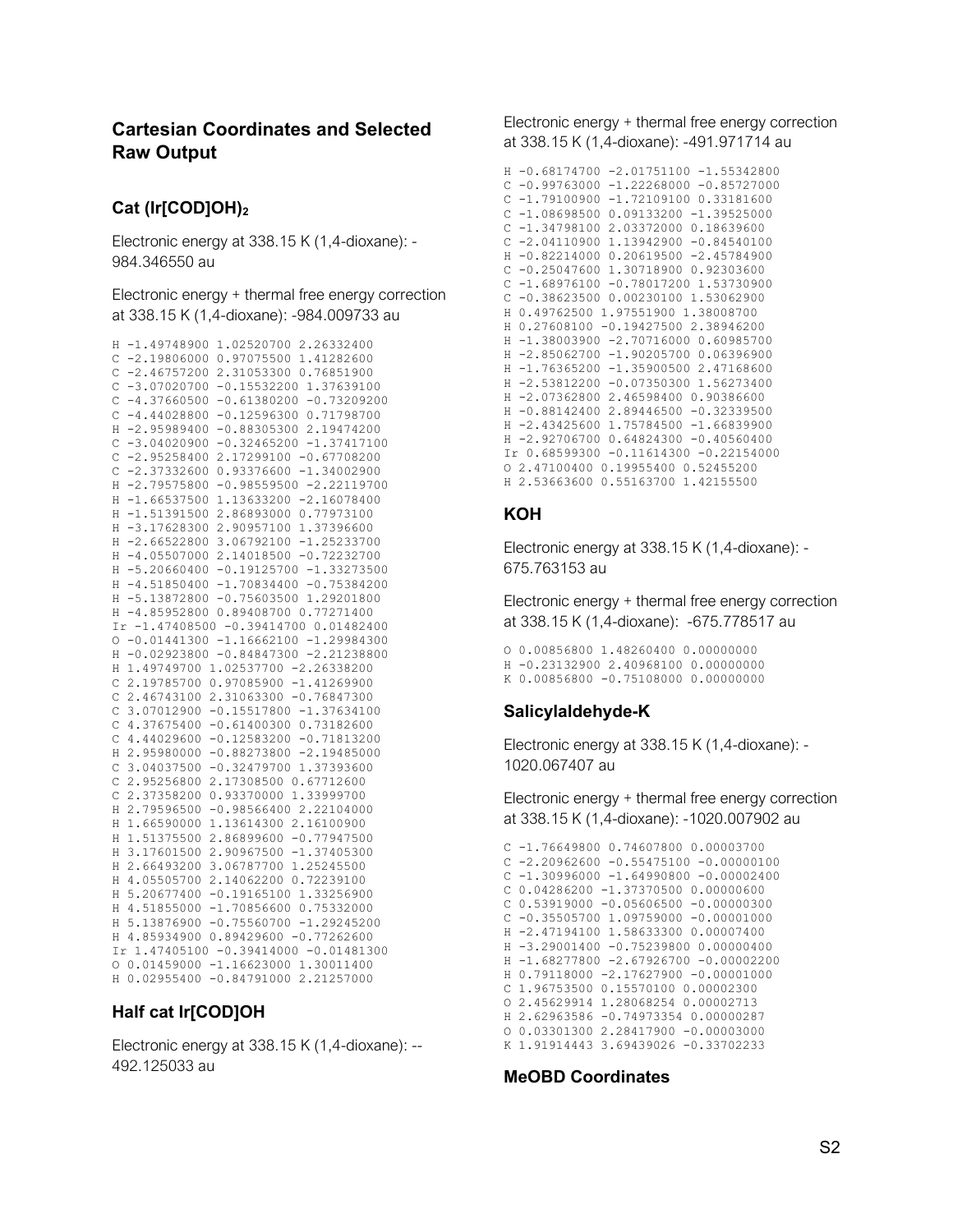

#### **Main Path**

### **MeOBD**

Electronic energy at 338.15 K (1,4-dioxane): - 500.168186 au

Electronic energy + thermal free energy correction at 338.15 K (1,4-dioxane): -500.029150 au

```
C 1.78331300 -0.21865000 1.15599200
C 1.28728400 0.56877600 -0.06955400
C -0.24358200 0.52852200 0.01322500
C -0.57026100 -0.81074300 -0.24724300C 0.79064400 -1.47405000 -0.45980000
C 1.47888600 -1.49343400 0.91004800
H 2.21505600 0.22720200 2.05403000
H 1.59527000 -2.36726400 1.55227800
H 0.81305400 -2.39684500 -1.05471700
C 1.94091300 1.87730300 -0.39064000
H 1.76685400 2.60232600 0.41997200
H 3.02685000 1.74573700 -0.51127800
H 1.52956200 2.29202700 -1.32381300
C -1.88035700 -1.23873500 -0.25173500
C -2.88360500 -0.28560800 0.00562500C -2.56003700 1.04123600 0.26136400
C -1.21879700 1.46796300 0.27078600
H -2.14393300 -2.28129600 -0.45551700
H -3.93344300 -0.59346700 -0.00074000
H -3.35788400 1.76476400 0.45356300
H -0.96870700 2.51558800 0.47003400
O 1.48886400 -0.41053200 -1.09902800
```
#### **1a**

Electronic energy at 338.15 K (1,4-dioxane): - 1336.607747 au

Electronic energy + thermal free energy correction at 338.15 K (1,4-dioxane): -1336.206607 au

```
C 1.37175800 2.18255600 -0.97747400
C 1.70882300 3.29626800 -1.78997900
C 1.26640300 2.40358600 0.42305600
C 1.93175900 4.53597900 -1.21970800
H 1.78900100 3.14020500 -2.86998100
C 1.50099500 3.67159900 0.98094800
C 1.83283800 4.74156400 0.17002200
H 2.19333800 5.37948100 -1.86788000
H 1.41101100 3.77890100 2.06698700
H 2.01529400 5.73189700 0.59587700
C -1.25526700 -0.43816000 -0.88607900
C -2.31333600 -1.47834500 -0.48898200
C -3.64066200 -0.75085000 -0.67125600
C -3.66239100 0.16781500 0.38902400
C -2.34998100 -0.07578300 1.14072800
C -1.29976200 0.49400100 0.16509100
H -1.09424000 -0.15228300 -1.93027200
H -2.23355100 -2.49035700 -0.91067600
H -1.21724500 1.57736300 0.02758200
H 0.54306300 -1.66759100 -2.43530500
C 1.30655800 -1.93442100 -1.69504300
```

| 2.70678400 -1.52911000 -2.05485100<br>C                    |
|------------------------------------------------------------|
| Ċ<br>$0.93787900 -2.78566200 -0.68304000$                  |
| C<br>2.25743100 -2.79826700 1.49995100                     |
| Ċ<br>$-3.5268120000.19997500$<br>1.90731300                |
| $-0.10664300 -3.11360800 -0.65008700$<br>Н                 |
| Ċ<br>$-1.30142500$ 1.38038200<br>2.33121200                |
| Ċ<br>$-1.23104400 - 0.85963800$<br>3.61579900              |
| $-0.59117900 0.32671200$<br>$\overline{C}$<br>2.92099700   |
| 2.21886300 -0.76744600 2.33147500<br>Н                     |
| 0.43796200 0.54868500<br>H<br>3.23083500                   |
| 1.00354400 -1.47623800<br>1.16530500<br>$\circ$            |
| 0.91300200<br>1.25536800 1.26861800<br>C                   |
| 1.28394700 2.47556600<br>$\circ$<br>0.83688900             |
| $-0.62397300 -2.67561100$<br>H<br>2.62665400               |
| $-2.30687800 -2.69757200$<br>H<br>3.16279400               |
| H<br>4.41923800<br>$-0.55639800 -1.19377000$               |
| 4.12954000 -2.14595200 -0.51709100<br>H                    |
| 3.22096000 -3.17260800 1.89657000<br>H                     |
| 1.50448800 -3.03517400 2.26959400<br>H                     |
| $-4.5095090000.44843200$<br>1.47641600<br>H                |
| 2.82042400 -3.74400700 -0.37841800<br>H                    |
| Ir 0.69986000 -0.46083500 0.09962300                       |
| 0.10038000 -1.33213600 1.27131000<br>Н                     |
| Ċ<br>-2.27926700 0.29253700 2.58828500                     |
| $-1.30983400 -0.00263100 3.01514500$<br>H                  |
| 1.38403400 2.70497100<br>H<br>$-2.37302800$                |
| $-0.19392200$ 3.14625000<br>$-3.09390600$<br>H             |
| Ċ<br>$-5.74423400$<br>$0.07967000 - 1.42603400$            |
| $-5.76667600$<br>$0.98975200 - 0.37474400$<br>C            |
| $-4.71023900$<br>1.05047800 0.55090000<br>Ċ                |
| $-0.80545800 -1.59346700$<br>$\mathsf{C}$<br>$-4.66510800$ |
| $0.05053400 - 2.13178900$<br>$-6.57952600$<br>H            |
| $-6.61901900$<br>1.66658800 -0.26523000<br>H               |
| $-4.72959900$<br>1.77160200 1.37463400<br>Н                |
| $-4.65232900$<br>$-1.51664000 -2.42507100$<br>H            |
| $-2.21199500$<br>$-1.486376000.92566300$<br>$\circ$        |

## **1b**

Electronic energy at 338.15 K (1,4-dioxane): - 1336.604994au

Electronic energy + thermal free energy correction at 338.15 K (1,4-dioxane): -1336.203866 au

```
C 1.53862000 2.15412800 -0.90084200
 C 2.00855300 3.25050200 -1.66952900
C 1.36633900 2.36263200 0.49640200
 C 2.29433700 4.46006900 -1.06304700
H 2.13867200 3.10565800 -2.74628000
C 1.66235600 3.60061400 1.09049900
C 2.12722700 4.65228300 0.32166800
H 2.66006700 5.28942600 -1.67823900
H 1.51190100 3.70091500 2.17050000
H 2.36036300 5.61863900 0.77690300
C -1.36934500 -0.52464000 -0.69838200
C -2.48263500 -1.24343500 0.10987700
C -3.73352100 -0.42887200 -0.23571800
C -3.56390700 0.78665700 0.44439600
C -2.21422600 0.62691100 1.13518400
C -1.21700900 0.69917200 -0.02363600
H -1.33012600 -0.61486900 -1.79044300
H -1.00820500 1.65025200 -0.52124200
H 0.60825700 -1.55875100 -2.48298500
C 1.33248600 -1.89360700 -1.73010700
C 2.75745400 -1.51780500 -2.00897700
C 0.89214400 -2.77287500 -0.77643800
C 2.08157800 -2.88025200 1.48267200
C 1.78504400 -3.56432800 0.14378300
```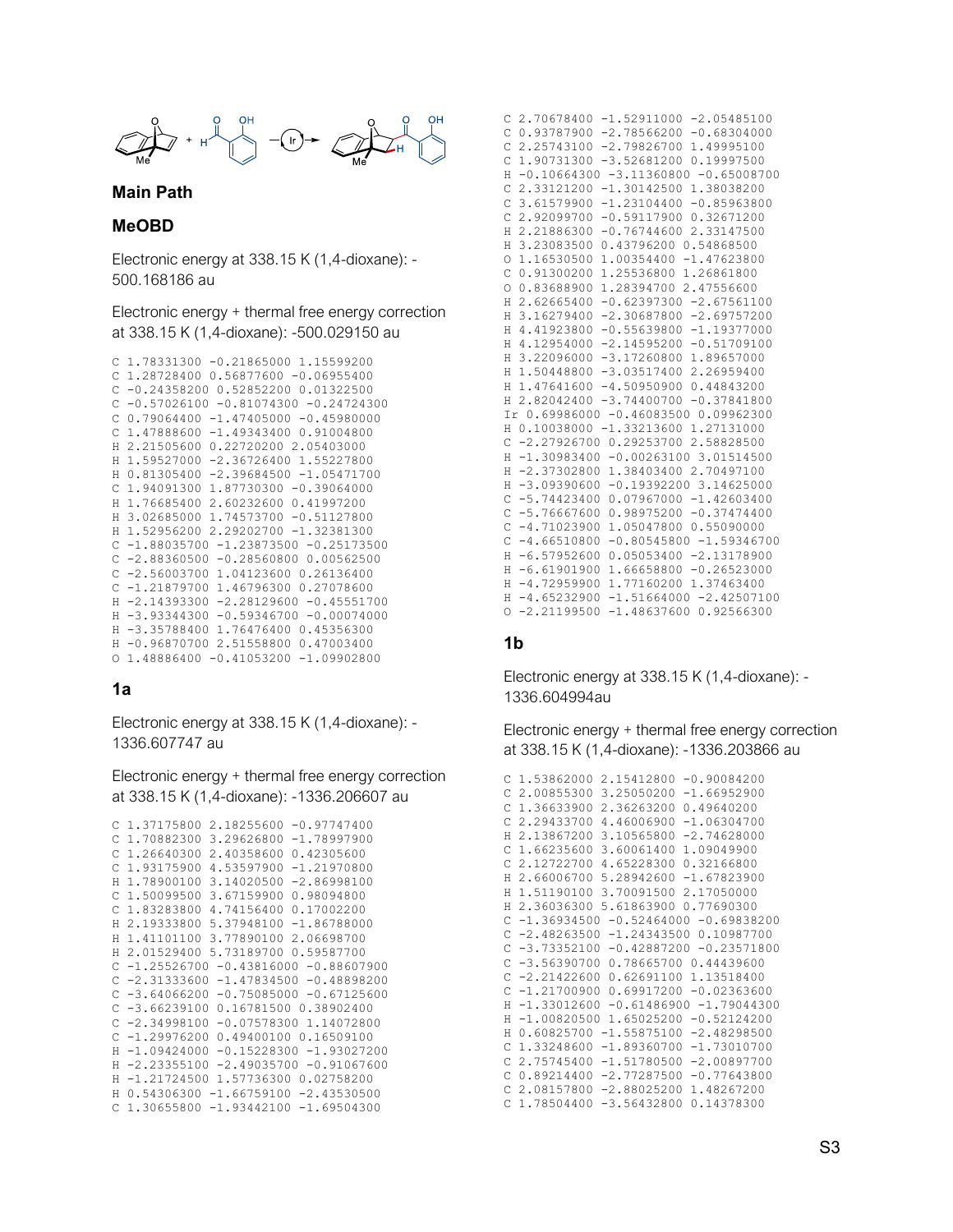```
H -0.15940000 -3.07084300 -0.82480500
C 2.21704600 -1.38266700 1.41585700
C 3.61296900 -1.30083800 -0.75891800
C 2.87718500 -0.67084200 0.40514000
H 2.09421100 -0.87639200 2.38088700
H 3.20262300 0.34411300 0.66685800
O 1.26390400 1.00506100 -1.43664800
C 0.86081000 1.23763500 1.29709500
O 0.65652700 1.26668000 2.48863400
H -2.00142200 1.23207200 2.02556900
H 2.73671300 -0.58739500 -2.59549300
H 3.21731500 -2.28721300 -2.65884700
H 4.46011600 -0.64974300 -1.02536200
H 4.06978700 -2.24751900 -0.42267400
H 3.00579600 -3.30047500 1.92459600
H 1.27630300 -3.11109600 2.20004700
H 1.31035500 -4.53850300 0.34330700
H 2.72324800 -3.79982100 -0.38542600
Ir 0.66798000 -0.45625500 0.10528400
H 0.00315300 -1.29308000 1.26437000
C -2.60436100 -2.73620300 0.08260200
H -2.67256000 -3.10505300 -0.95364400
H -1.73400400 -3.20222500 0.57034100
H -3.50826000 -3.05392100 0.62443500
C -4.49973200 1.79584700 0.34921400
C -5.64121600 1.55846600 -0.43622500
C -5.81086100 0.35222200 -1.10735900
C -4.84406000 -0.66459700 -1.01950700H -4.37080200 2.74844100 0.87162800
H -6.40885500 2.33346200 -0.51832700
H -6.70981000 0.19155400 -1.70966300
H -4.98076500 -1.61212500 -1.55153100
O -2.23653000 -0.76060700 1.43106300
```
### **1ats2a**

Electronic energy at 338.15 K (1,4-dioxane): - 1336.591381 au

Electronic energy + thermal free energy correction at 338.15 K (1,4-dioxane): -1336.193023 au

Imaginary frequency (at Def2SVP): -186.12 cm -1

```
C -1.16730800 2.24078600 -0.64279000
C -1.41889600 3.45616000 -1.32338000
C -0.81208600 2.31102700 0.72612400
C -1.28826500 4.66445700 -0.65872300
H -1.69840300 3.41186700 -2.38059500
C -0.69148800 3.54253200 1.38329600
C -0.92052900 4.72483400 0.69707400
H -1.47467600 5.59504200 -1.20579100
H -0.40454400 3.53606000 2.43981300
H -0.82125400 5.69119600 1.19905400
C 1.31175600 -1.23926500 0.43495900
C 2.25464600 -0.39693100 1.30786200
C 3.61787000 -0.65726700 0.67965100
 C 3.56339500 0.04640400 -0.53344600
C 2.17481000 0.69875200 -0.54863000
C 1.21995100 -0.49617700 -0.76540700
H 1.37470700 -2.33034100 0.48717800
H 2.14886300 -0.47722300 2.39734300
H 1.17308600 -0.95396400 -1.76096600
H -0.83676700 -1.50630000 -2.56152800
C -1.62247300 -1.78022700 -1.84677600
C = 2.95537900 - 1.12992500 - 2.08533500C -1.35560000 -2.76960500 -0.95037700
C -2.63817600 -2.82219300 1.28713800
C -2.40458600 -3.43911000 -0.09830300
```

|              |               | H -0.35806400 -3.22706600 -0.97665100      |
|--------------|---------------|--------------------------------------------|
|              |               |                                            |
| $\mathsf{C}$ |               | $-2.55361600 -1.32298900 1.36704300$       |
| C            |               | $-3.78528400 -0.82397400$<br>$-0.83122700$ |
| C            | $-3.01666800$ | $-0.42539100$<br>0.41419400                |
| H            | $-2.35166600$ | $-0.92186600$<br>2.36780400                |
| H            | $-3.15400400$ | 0.60990400 0.75261200                      |
| $\circ$      |               | $-1.24108500$ 1.08669000 $-1.24464100$     |
| $\mathsf{C}$ |               | $-0.55025600$ 1.03457500 1.41865800        |
| $\Omega$     | $-0.37016900$ | 0.92217000 2.61142400                      |
| H            | $-2.76234700$ | $-0.18775400 -2.61774700$                  |
| H            | $-3.55084100$ | $-1.75878000 -2.77533800$                  |
| H            | $-4.47661800$ | $-0.00218000$<br>$-1.07528600$             |
| H            |               | $-4.43475600 -1.67956000 -0.57640000$      |
| H            |               | $-3.63297300 -3.13114100 1.66364100$       |
| H            |               | $-1.91263100 -3.23915600 2.00538700$       |
| H            |               |                                            |
|              |               | $-2.12560300 - 4.49608900 0.04019700$      |
| H.           |               | $-3.35050900 - 3.46377900 - 0.66408600$    |
|              |               | Ir -0.74913200 -0.50780700 0.13122200      |
| H            |               | $-0.40152300 -1.50752800 1.34246800$       |
| $\circ$      |               | 2.00445700 0.92086100 0.85609900           |
| C            |               | 1.98010600 1.95121800 -1.36769200          |
| H            |               | 1.10930600 1.86702400 -2.03262800          |
| H            |               | 1.80237600 2.80078200 -0.69076000          |
| H            |               | 2.86803800 2.18484000 -1.97369800          |
| C            |               | 4.72500800 -1.40310900 1.02940900          |
| C            |               | 5.81039200 -1.42299100 0.13683700          |
| $\mathsf{C}$ | 5.75785500    | $-0.72696900 -1.06606300$                  |
| C            | 4.61937900    | $0.01715900 - 1.42112100$                  |
| H            |               | 4.77027000 -1.95426800 1.97371000          |
| H            | 6.70961000    | $-1.99078800 0.39321000$                   |
|              |               |                                            |
| H            | 6.61591500    | $-0.75593200 -1.74412100$                  |
| H            | 4.58517500    | $0.55971000 - 2.37183800$                  |

## **1bts2b**

Electronic energy at 338.15 K (1,4-dioxane): - 1336.594620 au

Electronic energy + thermal free energy correction at 338.15 K (1,4-dioxane): -1336.195914 au

Imaginary frequency (at Def2SVP): -176.30 cm -1

|    | $C - 1.21563400$<br>2,29706700<br>$-0.72608500$ |  |
|----|-------------------------------------------------|--|
| С  | $-1.45118600$<br>3.50812900<br>$-1.42014600$    |  |
| C  | 2.38006900<br>0.62995000<br>$-0.81476100$       |  |
| C  | $-0.77454200$<br>$-1.28212800$<br>4.72219300    |  |
| H  | $-1.76291800$<br>3.45551800<br>$-2.46767300$    |  |
| C  | $-0.65827900$<br>3.61741600<br>1.26821000       |  |
| C  | $-0.88403500$<br>4.79411300<br>0.57188500       |  |
| H  | $-1.46359000$<br>5.64869300<br>$-1.33018600$    |  |
| H  | $-0.34849000$<br>3.61920600<br>2.31824600       |  |
| H  | $-0.75552600$<br>5.76516200<br>1.05789100       |  |
| С  | 1.33679900<br>$-1.16955200$<br>0.17820800       |  |
| C  | 2.32575300<br>1.09775900<br>$-0.42656500$       |  |
| C  | 3.63916300<br>$-0.54207600$<br>0.31801800       |  |
| C  | 3.48251400<br>0.32490800<br>$-0.77451700$       |  |
| C  | 2.07681700<br>0.88731400<br>$-0.58984500$       |  |
| Ċ  | 1.14526000<br>$-0.29036000 - 0.91696600$        |  |
| H  | 1.41464300<br>$-2, 25854700 0.09225700$         |  |
| H. | 1.05603000<br>$-0.63080900 -1.95493800$         |  |
| H  | $-0.97704000$<br>$-1.40091500 -2.65874600$      |  |
| C  | $-1.70119700$<br>$-1.90210900$<br>$-1.72787400$ |  |
| C  | $-2.03144700$<br>$-3.07564300$<br>$-1.13528400$ |  |
| C  | $-2.72119500$<br>$-1.05035600$<br>$-1.32926500$ |  |
| C  | $-2.41963600$<br>$-2.86776800$<br>1.27557200    |  |
| Ċ  | $-2.27893300$<br>$-0.13560100$<br>$-3.45164700$ |  |
| H  | $-0.31575000$<br>$-3.12931300$<br>$-1.15568700$ |  |
|    | $C -2.39555400$<br>1.37512200<br>$-1.36611400$  |  |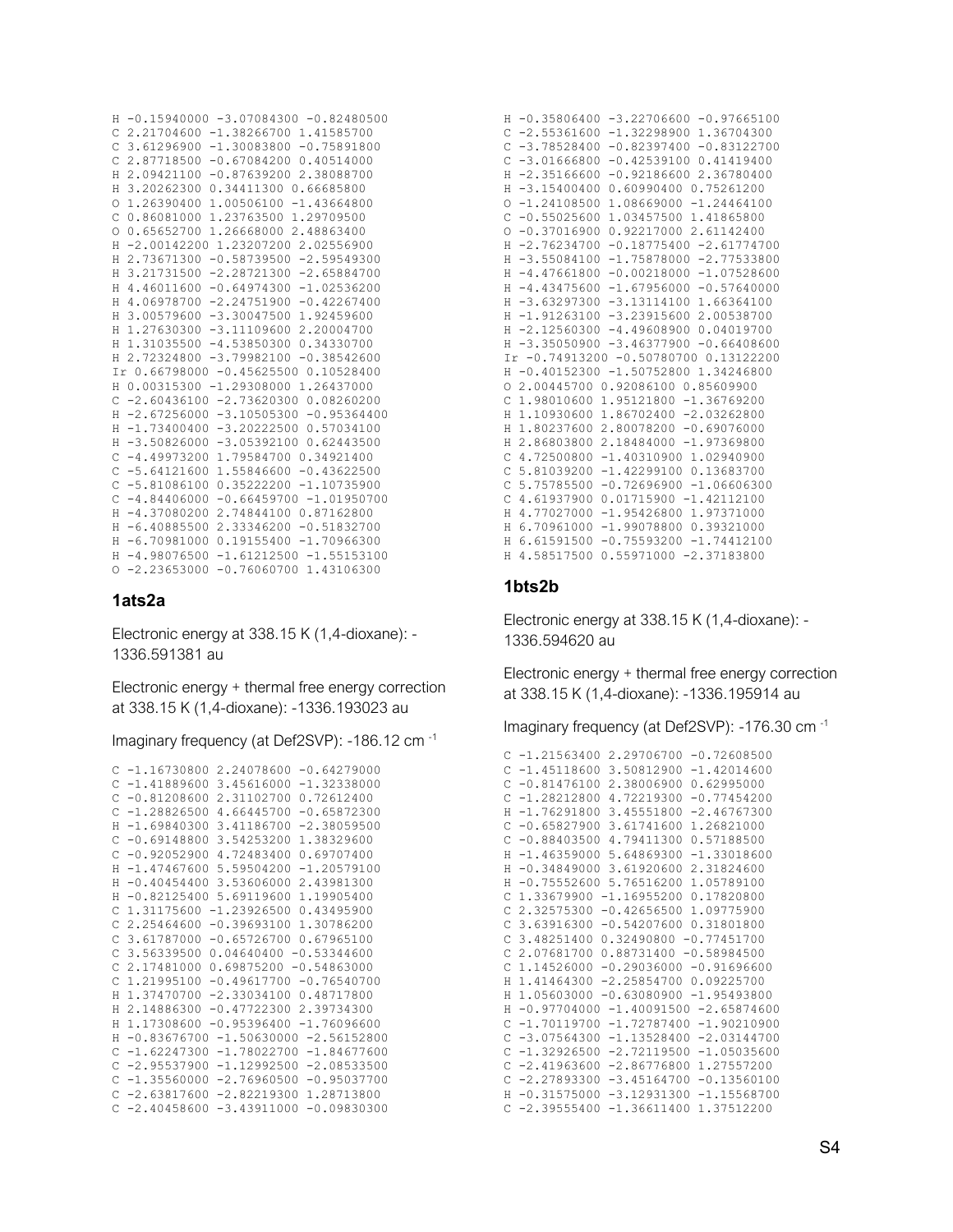|               |               | $C - 3.82558100 - 0.89261200 - 0.71459200$ |
|---------------|---------------|--------------------------------------------|
| $\mathsf{C}$  |               | $-2.98314200 -0.47462900 0.47707200$       |
| H             | $-2.15765600$ | $-0.975943002.37235200$                    |
| Н             | $-3.17081200$ | 0.53804400<br>0.85859900                   |
| $\circ$       | $-1.36183700$ | 1.13385700 -1.29629700                     |
| C             | $-0.58476000$ | 1.10629900 1.33764000                      |
| $\circ$       | $-0.44266200$ | 1.00478300 2.53671500                      |
| Η             | $-2.96383900$ | $-0.17547600 -2.55608200$                  |
| H             | $-3.68921900$ | $-1.77836600$<br>$-2.69191900$             |
| H             | $-4.57344200$ | $-0.89200000$<br>$-0.10386200$             |
| H             | $-4.41214700$ | $-1.78376800$<br>$-0.43037300$             |
| H             | $-3.36133300$ | $-3.23127200$ 1.73165000                   |
| Н             | $-1.61413400$ | $-3.26007100$ 1.91924000                   |
| H             | $-1.94765800$ | $-4.49875600 -0.04439700$                  |
| Н             |               | $-3.26602500 -3.50339900 -0.62368600$      |
|               |               | Ir -0.77164800 -0.43803200 0.05077700      |
| H             |               | $-0.19032100 -1.40967400 1.21361400$       |
| $\circ$       | 2.00132500    | 0.93643900 0.82620100                      |
| $\mathcal{C}$ |               | 4.78823400 -1.28581500 0.48987700          |
| C             |               | 5.81205600 -1.13749000 -0.46152500         |
| $\mathsf{C}$  |               | 5.65822800 -0.27941400 -1.54537200         |
| C             | 4.47765200    | $0.46368300 -1.72058500$                   |
| H             | 4.91103000    | $-1.96194200$ $1.34261600$                 |
| H             | 6.74277200    | $-1.70067100 -0.34643500$                  |
| H             | 6.47041700    | $-0.17773400 -2.27123200$                  |
| H             | 4.36479100    | 1.13533500 -2.57696200                     |
|               |               |                                            |
| Н             | 1.84163000    | 1.86075400 -1.04141800                     |
| C             | 2.32744100    | $-0.741853002.56095400$                    |
| H             | 1.34656400    | $-0.498957002.99776700$                    |
| H             | 2.54408700    | $-1.81075000$ 2.71866600                   |
| H             | 3.09912500    | $-0.15030800$<br>3.07657200                |

### $2a$

Electronic energy at 338.15 K (1,4-dioxane): -1336.607761 au

Electronic energy + thermal free energy correction at 338.15 K (1,4-dioxane): -1336.205945 au

|             | $C -1.62882900 2.07438600 -0.65580500$       |  |
|-------------|----------------------------------------------|--|
|             | $C -2.11843400$ 3.19625600 $-1.35852100$     |  |
| С           | $-1.25913600$<br>2.23770800<br>0.69714700    |  |
| C           | $-0.71647600$<br>$-2.20217800$<br>4.42224200 |  |
| H           | $-2.40742000$<br>$3.07611000 - 2.40645900$   |  |
| С           | 3.48206000<br>1.33215900<br>$-1.35817500$    |  |
| С           | $-1.82480100$<br>4.58103900<br>0.62808500    |  |
| H           | $-2.57146100$ 5.28869700<br>$-1.27526400$    |  |
| Η           | $-1.05149500$ 3.55598600<br>2.38011600       |  |
| Н           | $-1.90028300$ 5.56044300<br>1.10802200       |  |
| С           | 1.51286100 -1.10150000 0.64301900            |  |
| C           | 2.44014700 -0.11632300 1.40847200            |  |
| C           | $-0.24600500 0.69096900$<br>3.77013900       |  |
| $\mathsf C$ | $0.41775400 - 0.52333500$<br>3.55410500      |  |
| C           | $0.92565200 - 0.44757200$<br>2.11707300      |  |
| C           | $-0.33086700 - 0.61686400$<br>1,24007900     |  |
|             | H 1,90786800<br>$-2.1235420000.52779800$     |  |
|             | H 2.42704400<br>$-0.181164002.50434300$      |  |
| H           | 1.39732300 -0.85689900 -1.57211500           |  |
| Н           | $-0.70234600 -1.48654600 -2.58812400$        |  |
| C           | $-1.36227500 -1.93587400 -1.83494100$        |  |
| C           | $-2.82521200 -1.63128300 -1.99477600$        |  |
| C           | $-0.81524400 -2.82712500 -0.95945200$        |  |
| C           | $-1.83462300 -3.11132500 1.36453900$         |  |
| C           | $-1.61126700 -3.70648400 -0.02983200$        |  |
| Н           | $0.25792400 - 3.03931600 - 1.05470100$       |  |
| C           | $-2.11385900 -1.62756700 1.40446200$         |  |
| C           | $-3.62888400 -1.51219200 -0.69149100$        |  |
| C           | $-2.89306100 - 0.90573600$<br>0.48849400     |  |

| 0.84800300<br>$-3.29227300$<br>0.05219100<br>H<br>0.90577900 -1.23277700<br>$-1.49337200$<br>$\bigcirc$<br>$-0.75866600$<br>1.02635100<br>1.36837800<br>C<br>$-0.50087900$<br>0.92788400<br>2.54743000<br>$\bigcap$<br>$-2.89785200$<br>$-0.68131600$<br>$-2.54438800$<br>H<br>$-3.28662500$<br>$-2.39762500$<br>$-2.64750800$<br>H<br>$-4.51769900$<br>$-0.89535600$<br>$-0.89822700$<br>H<br>$-4.03001700$<br>$-2.49591100$<br>$-0.39113900$<br>H<br>$-2.65873600$<br>$-3.65022800$<br>1.87199400<br>H<br>$-0.94210800$<br>$-3.30265100$<br>H<br>1.98747000<br>$-1.09219000$<br>0.07875900<br>$-4.67270800$<br>H<br>$-2.57715000$<br>$-3.94731100 -0.50287700$<br>H<br>Ir -0.72113200 -0.51260800 0.08045400<br>0.54365800<br>$-1.28819200$ 1.29151300<br>H<br>2.14514700 -1.25643700<br>C<br>1.79206400<br>1.74865700<br>1.88777000 -2.32681200<br>H<br>0.81871200<br>2.56511300 -0.96553500<br>H<br>2.56279600<br>2.91809900 -1.11245300<br>H<br>$-0.80292500 -0.00606400$<br>C<br>5.98169500<br>$-0.14298400 -1.21368700$<br>C<br>5.76869700<br>4.53862100<br>$0.47328000 - 1.49193900$<br>C | $-1.99161100 -1.17879900 2.39933900$ |
|---------------------------------------------------------------------------------------------------------------------------------------------------------------------------------------------------------------------------------------------------------------------------------------------------------------------------------------------------------------------------------------------------------------------------------------------------------------------------------------------------------------------------------------------------------------------------------------------------------------------------------------------------------------------------------------------------------------------------------------------------------------------------------------------------------------------------------------------------------------------------------------------------------------------------------------------------------------------------------------------------------------------------------------------------------------------------------------------------|--------------------------------------|
|                                                                                                                                                                                                                                                                                                                                                                                                                                                                                                                                                                                                                                                                                                                                                                                                                                                                                                                                                                                                                                                                                                   |                                      |
|                                                                                                                                                                                                                                                                                                                                                                                                                                                                                                                                                                                                                                                                                                                                                                                                                                                                                                                                                                                                                                                                                                   |                                      |
|                                                                                                                                                                                                                                                                                                                                                                                                                                                                                                                                                                                                                                                                                                                                                                                                                                                                                                                                                                                                                                                                                                   |                                      |
|                                                                                                                                                                                                                                                                                                                                                                                                                                                                                                                                                                                                                                                                                                                                                                                                                                                                                                                                                                                                                                                                                                   |                                      |
|                                                                                                                                                                                                                                                                                                                                                                                                                                                                                                                                                                                                                                                                                                                                                                                                                                                                                                                                                                                                                                                                                                   |                                      |
|                                                                                                                                                                                                                                                                                                                                                                                                                                                                                                                                                                                                                                                                                                                                                                                                                                                                                                                                                                                                                                                                                                   |                                      |
|                                                                                                                                                                                                                                                                                                                                                                                                                                                                                                                                                                                                                                                                                                                                                                                                                                                                                                                                                                                                                                                                                                   |                                      |
|                                                                                                                                                                                                                                                                                                                                                                                                                                                                                                                                                                                                                                                                                                                                                                                                                                                                                                                                                                                                                                                                                                   |                                      |
|                                                                                                                                                                                                                                                                                                                                                                                                                                                                                                                                                                                                                                                                                                                                                                                                                                                                                                                                                                                                                                                                                                   |                                      |
|                                                                                                                                                                                                                                                                                                                                                                                                                                                                                                                                                                                                                                                                                                                                                                                                                                                                                                                                                                                                                                                                                                   |                                      |
|                                                                                                                                                                                                                                                                                                                                                                                                                                                                                                                                                                                                                                                                                                                                                                                                                                                                                                                                                                                                                                                                                                   |                                      |
|                                                                                                                                                                                                                                                                                                                                                                                                                                                                                                                                                                                                                                                                                                                                                                                                                                                                                                                                                                                                                                                                                                   |                                      |
|                                                                                                                                                                                                                                                                                                                                                                                                                                                                                                                                                                                                                                                                                                                                                                                                                                                                                                                                                                                                                                                                                                   |                                      |
|                                                                                                                                                                                                                                                                                                                                                                                                                                                                                                                                                                                                                                                                                                                                                                                                                                                                                                                                                                                                                                                                                                   |                                      |
|                                                                                                                                                                                                                                                                                                                                                                                                                                                                                                                                                                                                                                                                                                                                                                                                                                                                                                                                                                                                                                                                                                   |                                      |
|                                                                                                                                                                                                                                                                                                                                                                                                                                                                                                                                                                                                                                                                                                                                                                                                                                                                                                                                                                                                                                                                                                   |                                      |
|                                                                                                                                                                                                                                                                                                                                                                                                                                                                                                                                                                                                                                                                                                                                                                                                                                                                                                                                                                                                                                                                                                   |                                      |
|                                                                                                                                                                                                                                                                                                                                                                                                                                                                                                                                                                                                                                                                                                                                                                                                                                                                                                                                                                                                                                                                                                   |                                      |
|                                                                                                                                                                                                                                                                                                                                                                                                                                                                                                                                                                                                                                                                                                                                                                                                                                                                                                                                                                                                                                                                                                   |                                      |
|                                                                                                                                                                                                                                                                                                                                                                                                                                                                                                                                                                                                                                                                                                                                                                                                                                                                                                                                                                                                                                                                                                   |                                      |
|                                                                                                                                                                                                                                                                                                                                                                                                                                                                                                                                                                                                                                                                                                                                                                                                                                                                                                                                                                                                                                                                                                   |                                      |
| C<br>4.97100400<br>$-0.8717810000.96572600$                                                                                                                                                                                                                                                                                                                                                                                                                                                                                                                                                                                                                                                                                                                                                                                                                                                                                                                                                                                                                                                       |                                      |
| 6.95136500<br>$-1.27003400 0.18963900$<br>H                                                                                                                                                                                                                                                                                                                                                                                                                                                                                                                                                                                                                                                                                                                                                                                                                                                                                                                                                                                                                                                       |                                      |
| $-0.09992200 -1.95322700$<br>6.57379100<br>H                                                                                                                                                                                                                                                                                                                                                                                                                                                                                                                                                                                                                                                                                                                                                                                                                                                                                                                                                                                                                                                      |                                      |
| 4.37538800<br>$0.99013200 - 2.44359000$<br>H                                                                                                                                                                                                                                                                                                                                                                                                                                                                                                                                                                                                                                                                                                                                                                                                                                                                                                                                                                                                                                                      |                                      |
| 5.14259500<br>$-1.39481100$ 1.91163300<br>H                                                                                                                                                                                                                                                                                                                                                                                                                                                                                                                                                                                                                                                                                                                                                                                                                                                                                                                                                                                                                                                       |                                      |
| 1.99778100<br>1.14973700 0.96326000<br>$\Omega$                                                                                                                                                                                                                                                                                                                                                                                                                                                                                                                                                                                                                                                                                                                                                                                                                                                                                                                                                                                                                                                   |                                      |

# $2<sub>b</sub>$

Electronic energy at 338.15 K (1,4-dioxane): -1336.608532 au

Electronic energy + thermal free energy correction at 338.15 K (1,4-dioxane): -1336.206909 au

| С             | $-1.39126100$ 2.22153400 $-0.74381900$          |
|---------------|-------------------------------------------------|
| C             | $-1.73390100$<br>3.38512300<br>$-1.46591100$    |
| $\mathcal{C}$ | $-1.00931000$<br>2.35848400<br>0.60767100       |
| $\mathcal{C}$ | $-1.67372900$<br>4.62054800<br>$-0.84003900$    |
| H             | $-2.03446700$<br>3.28628200<br>$-2.51287600$    |
| Ċ             | $-0.95982200$<br>1.22620400<br>3.61398600       |
| C             | $-1.28743700$<br>4.75127900<br>0.50509000       |
| H             | $-1.93397100$<br>5.51724500<br>$-1.41245100$    |
| H             | $-0.65375500$<br>3.66390600<br>2.27584300       |
| H             | $-1.24742700$ 5.73912200<br>0.97189600          |
| Ċ             | 1.47122500<br>$-1.16261400$<br>0.46681500       |
| C             | $-0.22554800$<br>2.48897800<br>1.18726000       |
| Ċ             | 3.73953100<br>$-0.31779500$<br>0.32276100       |
| Ċ             | 3.42958500<br>0.41342500<br>$-0.83198800$       |
| $\mathcal{C}$ | 2.00516000<br>0.88157700 -0.59598600            |
| $\mathcal{C}$ | $-0.36435600 -0.75556600$<br>1.12355600         |
| H             | 1.81529600<br>$-2.1971510000.30682300$          |
| H             | 1.21376700 -0.86593500 -1.73122700              |
| H             | $-0.91341400 -1.42638000 -2.63052600$           |
| C             | $-1.58443700$<br>$-1.81048500$<br>$-1.85178800$ |
| $\mathsf{C}$  | $-3.02349100 -1.39726700$<br>$-1.98333300$      |
| C             | $-0.97830600$<br>$-1.08379900$<br>$-2.73394500$ |
| C             | 1.36534100<br>$-2.08022600$<br>$-2.93451500$    |
| $\mathcal{C}$ | $-1.92180700$<br>$-3.55175800$<br>$-0.02803300$ |
| H             | $-0.03435400$<br>$-3.03187400$<br>$-1.10492600$ |
| C             | $-2.23514500$<br>$-1.43205100$<br>1.39716600    |
| $\mathsf{C}$  | $-3.78708600$<br>$-1.21980900$<br>$-0.66339500$ |
| $\mathcal{C}$ | $-2.97795400$<br>$-0.65763900$<br>0.49044500    |
| H             | $-2.05294400$<br>$-0.98538600$<br>2.38351900    |
| H             | $-3.29454100$<br>0.33174300<br>0.84785300       |
| O             | 1.03262900 -1.29608600<br>$-1.42236200$         |
| Ċ             | $-0.68708800$<br>1,10125100<br>1.30258100       |
|               |                                                 |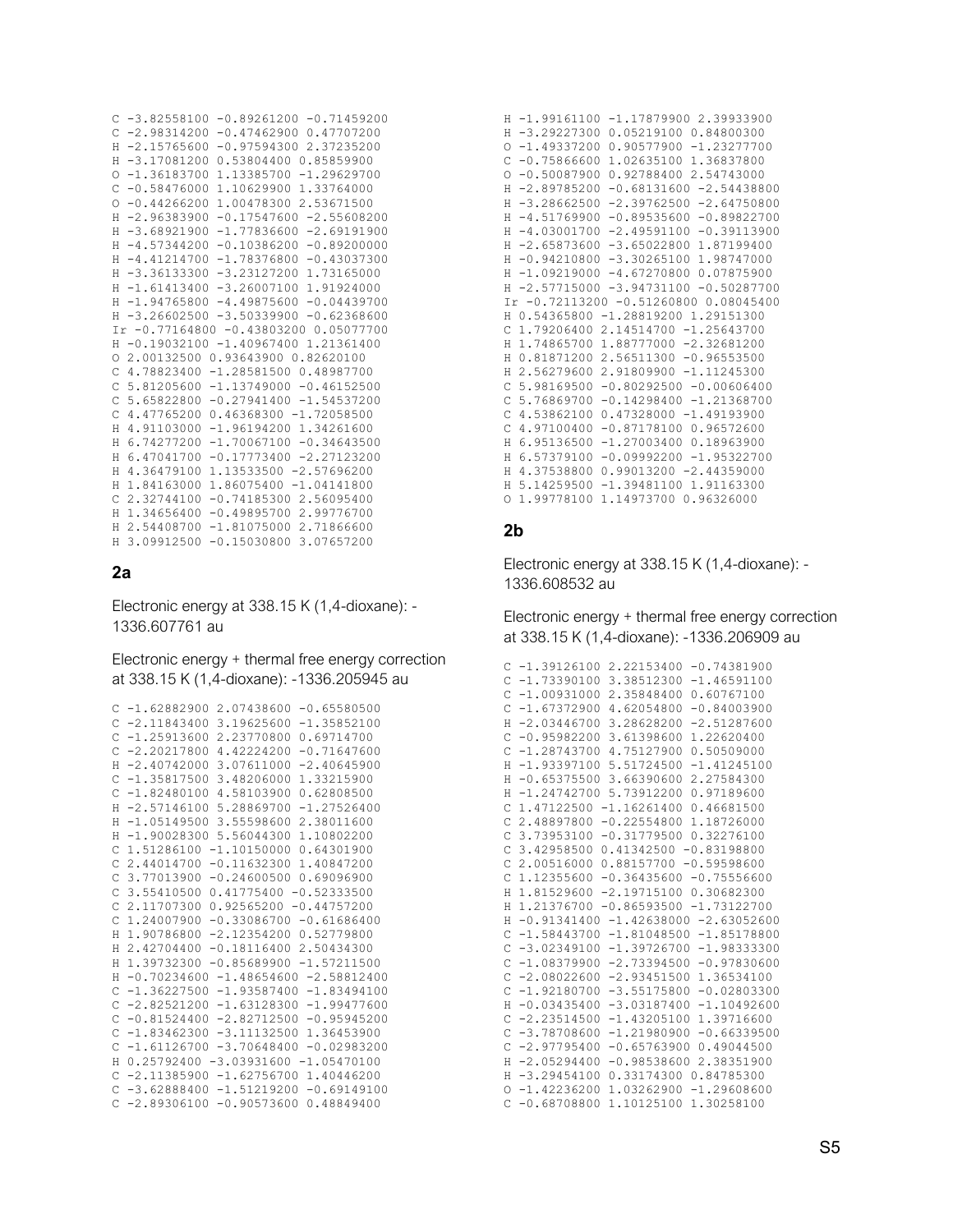```
0 -0.47809300 0.98835300 2.49048300
H 1.66856100 1.78932100 -1.11673300
H -3.03438200 -0.44326500 -2.53161100
H -3.55420100 -2.12538400 -2.62719200
H -4.63860000 -0.54701200 -0.85188200
H -4.24328700 -2.17402000 -0.34694100
H - 2.93826700 - 3.40346400 1.88608700H -1.19734800 -3.19257900 1.97769200
H -1.46778200 -4.55054600 0.07737300
H -2.90962200 -3.72899800 -0.48352600
Ir -0.80072100 -0.45103900 0.02643800
H 0.54473400 -1.30411600 1.18020900
C 2.62792300 -0.36824200 2.67128400
H 2.96722000 -1.38386000 2.93025300
H 3.36358300 0.35457300 3.05536200
H 1.65864300 -0.17701200 3.15604800
C 5.88723400 -0.83562600 -0.57502200
C 5.57968800 -0.11302800 -1.72482100
C 4.33401100 0.51696500 -1.87250900
C 4.95611700 -0.95556400 0.46879300
H 6.86780200 -1.31172400 -0.48259100
H 6.32316300 -0.03035300 -2.52320300
H 4.09974100 1.08096800 -2.78050100
H 5.19872400 -1.52743100 1.37087100
0 2.00590500 1.06273600 0.81501400
```
#### 2ats3a

Electronic energy at 338.15 K (1,4-dioxane): -1336.593325 au

Electronic energy + thermal free energy correction at 338.15 K (1,4-dioxane): -1336.188694 au

Imaginary frequency (at Def2SVP): -199.36 cm<sup>-1</sup>

```
C - 0.675220002.44021800 - 0.92280000C -0.76625900 3.71308500 -1.52113200
C -0.31896500 2.36798800 0.44280100
C - 0.55446400 4.85409900 - 0.76007700H -1.03143700 3.77148200 -2.58082700
C -0.13251000 3.52753800 1.20157000
C - 0.247724004.776794000.60597900H -0.64180300 5.83565400 -1.23763800
H 0.11523800 3.42014800 2.26240100
H -0.09761300 5.68774300 1.19156100
C 1.29103900 -0.62755900 -1.23096600
C 2.25373100 -1.78434600 -0.88554500
C 3.61877800 -1.16914900 -0.71668700
C 3.52702600 -0.50320200 0.50780100
C 2.12378600 -0.79383400 1.02719200
C 1.20688800 0.12749600 0.14481000
H 1.65009500 0.03738600 -2.03001100
H 2.16840100 -2.67103400 -1.52993500
H 1.70621300 1.09572500 -0.01654900
H -3.11130000 1.33592800 -0.09047800
C - 3.01969800 0.26098600 0.12698900C - 3.39097800 - 0.11252500 1.53830400C - 3.09060100 - 0.61245800 - 1.00888900C -2.42833800 -3.02465600 -0.72265600C - 3.58552900 - 2.04536700 - 0.92657900H -3.21617100 -0.11509100 -1.98099600
C -1.30003700 -2.44674200 0.09622100C -2.76925400 -1.44084100 1.97141700C -1.44782600 -1.70949300 1.27972500H -0.31798700 -2.91869000 -0.04643500
H -0.56328900 -1.65664200 1.92147300
0 - 0.944908001.34019600 - 1.58646800C -0.09925500 1.02621100 1.05163200
```

|                       | 0 -0.14825900 0.83304100 2.24642500    |
|-----------------------|----------------------------------------|
|                       | H -3.02393500 0.69368300 2.19575400    |
| H -4.49171300         | $-0.12661400$ 1.65643200               |
| $-2.60029000$<br>H.   | $-1.42953600$ 3.05959600               |
| $-3.45907300$<br>H    | $-2.28197600$<br>1.78529000            |
| $-2.77635800$<br>H    | $-3.97154000 - 0.26533400$             |
| $-2.01412500$<br>H    | $-3.30617400 -1.70659800$              |
| H -4.12483100         | $-2.30161100 -1.85211200$              |
|                       | H -4.33174200 -2.14035600 -0.11916000  |
|                       | Ir -1.09529600 -0.34305100 -0.39385100 |
| 0.36123500<br>H.      | $-1.09071900 -1.66721000$              |
|                       | C 2.04097600 -0.84703700 2.52633700    |
| H.                    | 2.20559700 0.14957600 2.96059300       |
| H<br>1.06968000       | $-1.200789002.88928500$                |
| H 2.83028400          | $-1.526157002.88566700$                |
| $C$ 5.74839500        | 0.31747400 0.22159100                  |
| 5.83814600<br>C       | $-0.34704900 -1.00078500$              |
| 4.76075500<br>C       | $-1.09446100 -1.49473900$              |
| C<br>4.57923600       | 0.25542600 0.99166400                  |
| H<br>6.60492100       | 0.89201900 0.58615300                  |
| 6.76392300<br>H       | $-0.28603500 -1.58027600$              |
| H<br>4.83292400       | $-1.60721100 -2.45876700$              |
| 4.51225800<br>H       | 0.78448300 1.94793600                  |
| 1.88642500<br>$\circ$ | $-2.0870230000.45099300$               |

## 2bts3b

Electronic energy at 338.15 K (1,4-dioxane): -1336.602791 au

Electronic energy + thermal free energy correction at 338.15 K (1,4-dioxane): -1336.197620 au

Imaginary frequency (at Def2SVP): -179.71 cm -1

| C        | $-0.93969200$ 2.34694300 $-1.05524900$       |
|----------|----------------------------------------------|
| Ċ        | $-1.19937000$<br>3.55077900<br>$-1.74125300$ |
| Ċ        | 2.42039500<br>$-0.58779900$<br>0.31333100    |
| Ċ        | $-1.06232000$<br>$-1.15710000$ 4.76012600    |
| H        | $-1.45922400$<br>3.49744700<br>$-2.80249300$ |
| Ċ        | $-0.57176200$<br>0.98750200<br>3.64593100    |
| Ċ        | $-0.85643200$<br>4.82166100<br>0.30609800    |
| H        | 5.68412800<br>$-1.37614000$<br>$-1.60764500$ |
| H        | $-0.31676500$<br>3.64913500<br>2.05196900    |
| H        | $-0.84066900$ 5.78318900<br>0.82612300       |
| C        | 1.41345100 -0.51754000<br>$-1.10557800$      |
| Ċ        | 2.45553000 -1.54406900 -0.58041100           |
| Ċ        | 3.73428700 -0.77400300 -0.31230800           |
| Ċ        | 3.47315400 -0.04575200 0.85418700            |
| Ċ        | 2.04566800 -0.40143100 1.19562600            |
| Ċ        | 1.17571200 0.36001600<br>0.16947100          |
| H        | $0.09247100 -1.95315700$<br>1,76000800       |
| H        | 1,61269300<br>1.34538200 -0.05978200         |
| H        | $-3.22836500$ 1.07845600 $-0.19750700$       |
| Ċ        | $-3.0323930000.0493230000.13928900$          |
| Ċ        | $-3.37112200 -0.19735100 1.58564100$         |
| Ċ        | $-3.00529800$<br>$-0.94882400 -0.88966900$   |
| Ċ        | $-3.23549100 -0.34429300$<br>$-2.11160600$   |
| Ċ        | $-3.35872400$<br>$-2.40510400 -0.64845300$   |
| H        | $-3.16903800$<br>$-0.57772100 -1.91148900$   |
| Ċ        | $-1.05438700$<br>$-2.45946000$<br>0.40052100 |
| Ċ        | $-2.62254900$<br>$-1.39992600$<br>2.16214600 |
| C        | $-1.27721200$<br>$-1.61354100$<br>1.49664100 |
| H        | $-0.03032600$<br>0.31013100<br>$-2.84262800$ |
| H        | $-0.40666700 - 1.39769500$<br>2.12554500     |
| $\circ$  | $-1.05156100$<br>1.17838800 -1.64173000      |
| C        | $-0.16980700$<br>1.17498000 1.00983900       |
| $\Omega$ | $-0.13727400$<br>1.06981100 2.21903200       |
| H.       | 1.71645400 -0.29586500<br>2.23736800         |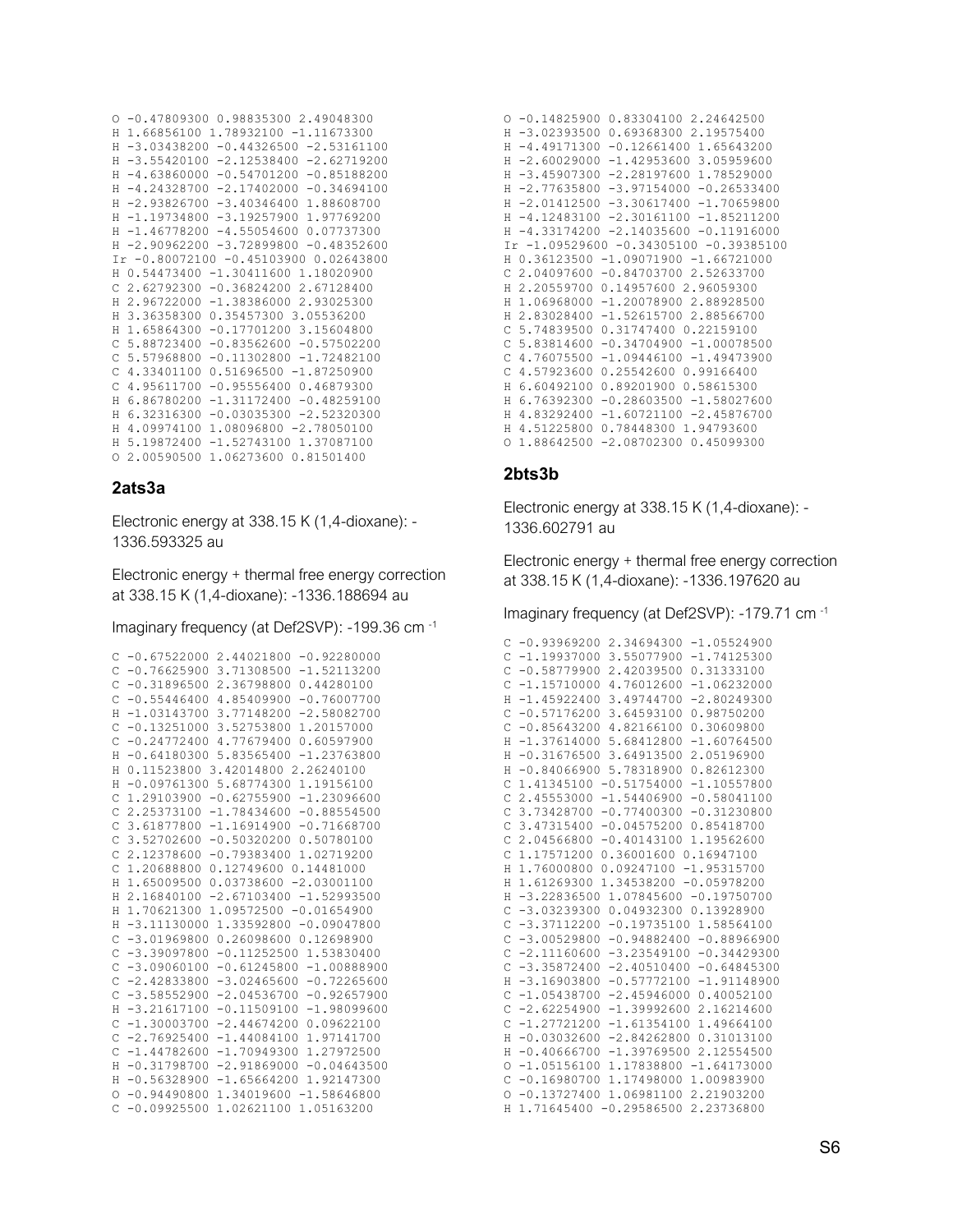```
H -3.09348300 0.71210800 2.14553800
H -4.46565500 -0.30830700 1.71038700
H -2.46150800 -1.24939700 3.24102900
H -3.22508500 -2.32052900 2.07597200
H -2.36602100 -4.15803800 0.21338400
H -1.66201600 -3.57808700 -1.29357200
H = 3.86612500 - 2.81231300 - 1.53719900H -4.09554200 -2.48335300 0.16936600
Ir -1.05213600 -0.41034600 -0.31361600
H 0.55615800 -1.11277900 -1.52552500
C 2.56330700 -2.82562900 -1.35059400
H 1.58270200 -3.32197300 -1.43232800
H 2.93048200 -2.62772800 -2.37002300
H 3.26581400 -3.51239300 -0.85448400
C 5.64680800 0.92678300 0.72644100
C 5.90773800 0.19977200 -0.43401500
C 4.94148400 -0.65799000 -0.97796300
C 4.41284400 0.82223800 1.38248600
H 6.41889000 1.58699800 1.13232900
H 6.88070300 0.29790000 -0.92419800
H 5.14858900 -1.22070300 -1.89439400
H 4.20949400 1.40291600 2.28717000
0 1.97217600 -1.75207000 0.75060000
```
#### $3a$

Electronic energy at 338.15 K (1,4-dioxane): -1336.660158 au

Electronic energy + thermal free energy correction at 338.15 K (1,4-dioxane): -1336.254592 au

```
Ir 1.94172800 -0.09687100 -0.02130000
C - 2.40622500 0.46400900 0.00548300C 3.91270400 -0.16662500 0.73641700
C -2.74976800 -0.99921800 -0.45126000C - 0.9531050000.86852300 - 0.07154600C - 2.8301070000.403199001.50162500H -3.03119800 1.16570300 -0.56497900
C 1.88897100 -2.06065300 0.72376200
C 2.09696100 -2.10371900 -0.67954900
C 3.93777200 -0.03396500 -0.67559800
0 1.84330300 1.95917600 -0.03480300
C 4.22891900 -1.46051200 1.46851300
H 4.07520800 0.75693000 1.31222500
C - 4.26934300 - 1.00558800 - 0.51938200C - 0.58125300 2.26450900 - 0.071464000 - 0.14044900 - 0.08322600 - 0.05796700C - 3.40504700 - 1.02642400 1.59693200H -3.55405700 1.18483100 1.77976300
H -1.95282700 0.49749600 2.16245400
C 2.96200200 -2.26949800 1.76544200
H 0.86123100 -2.26133400 1.06759500
C 3.43343400 -2.42471600 -1.32769900
H 1.21253900 -2.33355000 -1.29359500
C 4.22538700 -1.15316600 -1.64729300
H 4.13136700 0.97651300 -1.06641300
C 0.79560500 2.70760000 -0.05700800
H 4.75075500 -1.22899200 2.41112200
H 4.94648200 -2.05611400 0.87794300
C - 4.69433300 - 1.03795600 0.81195800C -1.60439800 3.25750900 -0.05359900
H -3.42222900 -1.45803400 2.60697500
H 2.54371800 -1.94739700 2.73505000
H 3.19777700 -3.34575300 1.88304200
H 3.26385100 -2.99769100 -2.25361100
H 4.01431000 -3.09833000 -0.67404000
H 5.31243900 -1.36265200 -1.69579900
H 3.94546600 -0.79283000 -2.65263400
```

|    |                  | $C$ 1.02840300 4.11612400 -0.06026700 |
|----|------------------|---------------------------------------|
| C  | $-1.33777500$    | 4.60371300 -0.04345200                |
| H  | $-2.64998700$    | 2.94315400 -0.04022600                |
| С  | 0.00650900       | 5.03111000<br>$-0.05341100$           |
| H  | 2.07669800       | 4.42702600 -0.06024400                |
| H  | $-2.15421400$    | 5.32954600 -0.02971900                |
| H  | 0.23890300       | 6.10079300 -0.05229300                |
| C  | $-2.05161900$    | $-1.59064500 -1.64225200$             |
| H  | $-2.12389100$    | $-0.90840800$<br>$-2.50504900$        |
| H  | $-0.99011200$    | $-1.77120700$<br>$-1.43163700$        |
| H. | $-2.52932700$    | $-2.54395200$<br>$-1.91588600$        |
| C  | -6.54068600      | $-0.94509000$<br>$-1.24501200$        |
| C  | $-6.96518400$    | 0.08271300<br>$-0.97580800$           |
|    | $C - 6.04025800$ | $-1.01101500$<br>1.13500600           |
| C  | $-5.17597900$    | $-0.94789100$<br>$-1.56342100$        |
| H  | $-7.28358700$    | $-0.92366500$<br>$-2.04778400$        |
| H  | $-8.03633200$    | 0.30525600<br>$-0.97788800$           |
| H  | $-6.38070100$    | 2.17498700<br>$-1.02896800$           |
|    | $H -4.84634500$  | $-0.91773600$<br>$-2.60744600$        |
|    | $0 - 2.52767000$ | $-1.74985400$<br>0.74542000           |

## $3<sub>b</sub>$

Electronic energy at 338.15 K (1,4-dioxane): -1336.661951 au

Electronic energy + thermal free energy correction at 338.15 K (1.4-dioxane): -1336.257141 au

```
Ir 1.93755100 -0.14064700 -0.10898400
            C -2.33450300 0.60824600 -0.39204500C 3.69430500 -0.44779300 1.01649000
           C -2.61015700 -0.88538900 -0.70846600C - 0.86719000 0.96907400 - 0.46218600C -2.83613400 0.67965000 1.07692100
C -2.83613400 0.67965000 1.07692100<br>
H -2.92650300 1.25827100 -1.05555700<br>
C 1.68709200 -2.19505900 0.24591700<br>
C 2.18325600 -2.00956200 -1.07142500<br>
C 4.02382900 -0.07932100 -0.31432900<br>
O 1.87872400 1.87504200 0.3117400
 (1, 3, 4)
(2, 5, 2, 5)
(3, 4, 2, 5)
(4, 5, 4)
(5, 4, 5)
(6, 4, 5)
(7, 4, 5)
(8, 4, 5)
(9, 4, 5)
(1, 4, 5)
(1, 4, 5)
(1, 4, 5)
(1, 4, 5)
(1, 4, 5)
(1, 4, 5)
(1, 4, 5)
(1, 4, 5)
(1, 4, 5)C -0.44846700 2.33561800 -0.25297700<br>C -0.44846700 2.33561800 -0.25297700<br>O -0.08797400 0.00303600 -0.61785300
          C -3.34084500 -0.76682600 1.30950200
          C 3.62122000 -2.29173900 -1.47516000<br>H 1.44135000 -2.07692000 -1.88183700
          C 4.48868100 -1.03140200 -1.39011300
         H 4.31570700 0.97045000 -0.47105900
            C 0.89644200 2.68993100 0.13515100
          H 4.13758900 -1.82589600 2.61063400
          H 4.64507000 -2.38571800 1.02888300
          C - 4.58466200 - 0.93249800 0.45873500C -1.42079000 3.37205600 -0.34602500
          H 1.90246000 -2.47089600 2.33445400
          H 2.69867000 -3.73179500 1.39395300
          H 3.64459900 -2.68744400 -2.50347300<br>H 4.03599500 -3.09843200 -0.84596100
          H 5.55673100 -1.29121900 -1.24923400
          H 4.43735800 -0.48875200 -2.35021500
 C\begin{array}{c} 1.16194100 & 4.07184700 & 0.37240800 \\ 0.116194100 & 4.07184700 & 0.37240800 \\ 0.112247400 & 4.69292600 & -0.11906200 \end{array}H -2.44404500 3.11310900 -0.62865200
```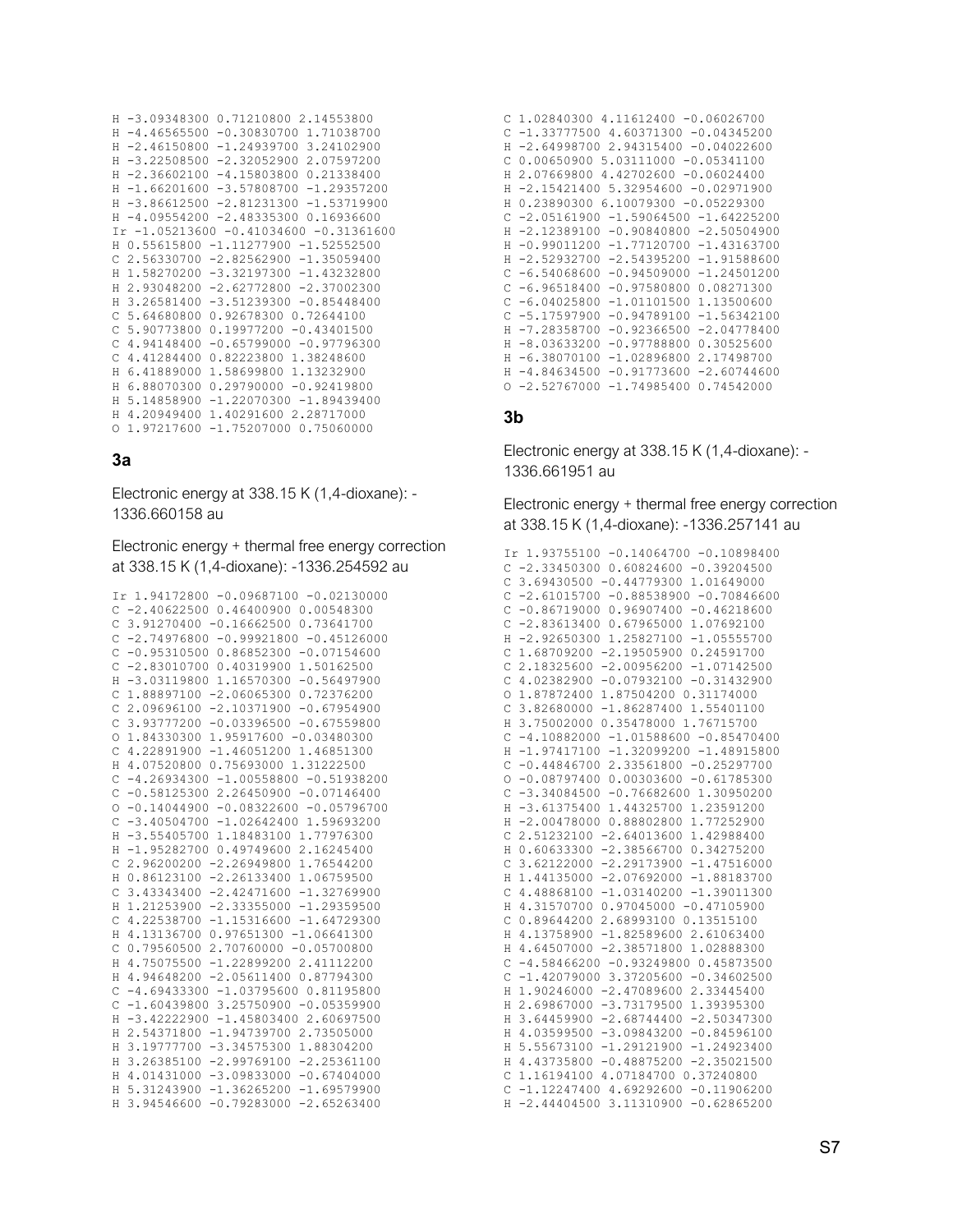```
C 0.19476400 5.03774600 0.24847700
H 2.18632000 4.32000100 0.66357500
H -1.89239300 5.46121400 -0.22201500<br>H 0.45065300 6.08488800 0.43906500
H 0.45065300 6.08488800 0.43906500
C -3.39741000 -1.22869700 2.73353900
H -4.10817900 -0.61510500 3.30954600
H -3.72175600 -2.27939900 2.78496100
H -2.40546600 -1.14203800 3.20331900
C -6.35332800 -1.17564500 -1.64975500
C -6.82620400 -1.09466600 -0.34097800
C -5.94000200 -0.95966100 0.73646800
C -4.97974300 -1.12469200 -1.92517000
H -7.06499300 -1.28564600 -2.47335800
H -7.90297200 -1.14184500 -0.15332400
H -6.31593900 -0.88962200 1.76279700
H -4.61630200 -1.18264200 -2.95584700
O -2.38182500 -1.51003700 0.54752200
```
## **Proda**

1520.296221 au

Electronic energy + thermal free energy correction at 338.15 K (1,4-dioxane): -1520.066060 au

```
C 0.53356200 0.17222200 -0.21548400
C 1.46765500 -0.86682000 0.49982300
C -0.95659100 -0.14855200 -0.15904700
C 1.05580900 0.06329000 -1.67134900
H 0.73751600 1.16313200 0.21324100
O -3.82489200 -0.44544500 0.39967100
C 2.81211700 -0.16057300 0.57369200
C -1.90997700 0.94791300 -0.06808100
O -1.27780300 -1.34030400 -0.23277400
C 2.23442200 -0.92053000 -1.50524000
H 1.35720500 1.03142400 -2.10147400
H 0.29169900 -0.38504300 -2.32667400
C -3.32109900 0.69576100 0.21038600
C 3.31374400 -0.20221400 -0.73146700
C -1.48099900 2.28471200 -0.28308000
H 2.53878100 -1.45263400 -2.41755300
C -4.16117400 1.86645600 0.27860400
C -2.33287500 3.36554100 -0.23693400
H -0.43190700 2.47429700 -0.53003700
C -3.69419400 3.13762700 0.05976800
H -5.21627800 1.67956600 0.50594200
H -1.96190100 4.37630400 -0.42671400
H -4.38666000 3.98571800 0.11348200
C 4.73467900 1.06830800 1.27284400
C 5.23408700 1.02847000 -0.02810100
C 4.51788300 0.39862600 -1.05544000
C 3.50191400 0.48026300 1.58801900
H 5.31492200 1.56240400 2.05790200
H 6.20049500 1.49177500 -0.24848300
H 4.91222600 0.37770600 -2.07637200
H 3.10906700 0.52332500 2.60958500
O 1.72340000 -1.82258800 -0.53345900
K -3.33172600 -2.80165700 -0.02878700
C 0.99245800 -1.50306500 1.77226700
H 0.74814300 -0.72422000 2.51333400
H 0.09268400 -2.10507300 1.59423500
H 1.78263200 -2.14510200 2.19195400
```
## **Prodb**

Electronic energy at 338.15 K (1,4-dioxane): - C 3.76045200 -0.08509500 -0.79317200 1520.300902 au

Electronic energy + thermal free energy correction at 338.15 K (1,4-dioxane): -1520.070629 au

```
н 0.23128600 2.28715200 0.48061600<br>С 3.41686400 3.24803400 -0.1083080 - Electronic energy at 338.15 K (1,4-dioxane): - с 3.41686400 3.24803400 -0
                                                        C -0.44323600 -0.08507200 0.63606900
                                                        C 1.06086600 -0.29109500 0.44392800
                                                        C -1.21145100 -1.34203900 1.06967800
                                                        H -0.62624200 0.75489700 1.32161900
                                                        O 3.95121400 -0.31171400 -0.09732000
                                                        C -2.50221800 0.71284500 -0.46124700
                                                        C 1.88887000 0.89183500 0.25065100
                                                        O 1.48850700 -1.44965900 0.42691700
                                                        C -2.19959100 -1.55066200 -0.10444500
                                                        H -1.72650000 -1.22691500 2.03601200
                                                        H -0.52440700 -2.20045500 1.12408600
                                                        C 3.32092800 0.77670700 -0.00680700
                                                        C -3.20718400 -0.41818900 -0.03309200
                                                        C 1.30575400 2.18747200 0.29801600
                                                        C 4.03030000 2.02351100 -0.16833800
                                                      C 2.02726800 3.34666600 0.12453600
                                                        C 3.41686400 3.24803400 -0.10830800
                                                        H 5.10676200 1.93516300 -0.35121600
                                                        H 1.53454000 4.32148400 0.17195300
                                                        H 4.01049500 4.15959500 -0.24302300
                                                        C -4.42705100 2.06472100 -0.06281500
                                                        C -5.13140900 0.93892900 0.36035500
                                                        C -4.52078700 -0.32318000 0.39115800
                                                        C -3.08922200 1.96582000 -0.47073700
                                                        H -4.92716500 3.03765000 -0.08106300
                                                        H -6.17601400 1.04181700 0.66918500
                                                        H -5.07691400 -1.20269400 0.73356900
                                                        H -2.53655800 2.85319900 -0.79657300
                                                        O -1.38900600 -1.12804600 -1.21095300
                                                        K 3.60794800 -2.72938600 -0.11124600
                                                        C -1.11941800 0.18683100 -0.75242400
                                                        H -0.50303600 0.74044000 -1.47532000
                                                        C -2.72621800 -2.93927300 -0.30227800
                                                        H -3.31197900 -3.25555700 0.57568100
                                                        H -3.37571100 -2.98751200 -1.19017900
                                                        H -1.89367400 -3.64775500 -0.43423200
```
# **Carbometalation Path**

## **1cts2c**

Electronic energy at 338.15 K (1,4-dioxane): - 1336.572494 au

Electronic energy + thermal free energy correction Electronic energy + triermanned energy<br>at 338.15 K (1,4-dioxane): -1336.170875 au

Imaginary frequency (at Def2SVP): --198.93 cm -1

C -1.31299600 0.50037900 0.26637100 C -2.42002100 -0.09102400 1.20305700 C -3.65908200 -0.05595000 0.30893600 C -3.49462000 -1.11375900 -0.59107300 C -2.13770300 -1.67910900 -0.22658600 C -1.12860800 -0.63854200 -0.72572400 H -1.61438000 1.42816500 -0.24527300 H -1.22108800 -0.36674200 -1.78748800 H 0.49890100 -3.18111000 -0.72807900 C 1.39977200 -2.61336500 -0.45974200 C 2.21939000 -3.24079300 0.63656700 C 1.91584200 -1.73646100 -1.44807700 C 3.37919700 -1.35583300 -1.56383300 H 1.33574200 -1.65480100 -2.37770300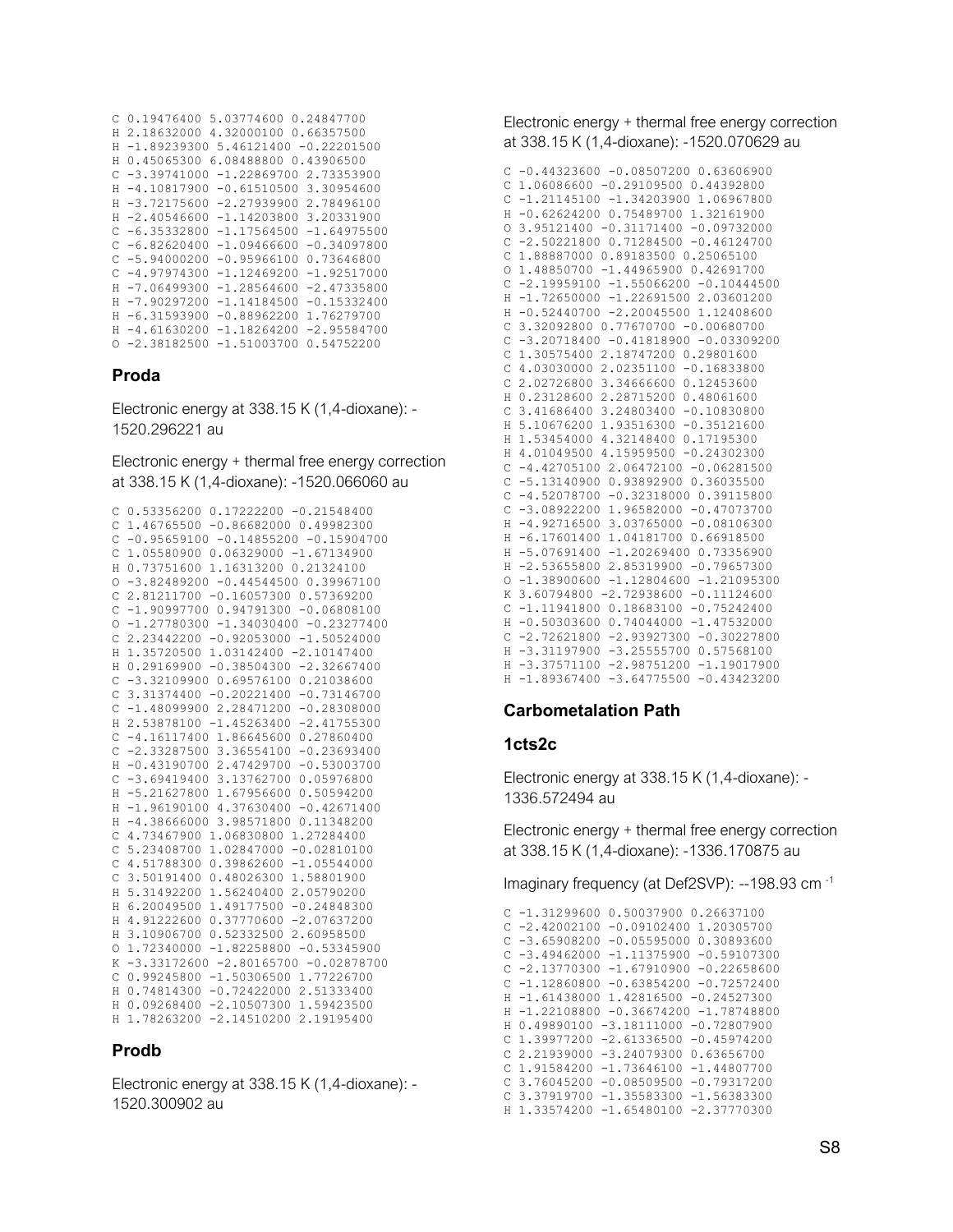```
C 2.98026500 0.12541800 0.47404500
C 3.17115700 -2.26507300 1.33868100
C 2.67078500 -0.84108700 1.40361100
H 2.82560900 1.17129200 0.76935300
H 2.25717400 -0.49946100 2.35988100
H 1.51735400 -3.66665800 1.37277200
H 2.78559100 -4.09982900 0.22760700
H 3.35468900 -2.62056500 2.36483700
H 4.15803800 -2.27158600 0.84672300
H 4.84472400 -0.08948000 -0.57010400
H 3.58739500 0.79387800 -1.43471200
H 3.61943400 -1.20908300 -2.62821800
H 3.99824100 -2.21018300 -1.23944500
0 -2.11644700 -1.48602000 1.18252800C - 4.76379800 0.77281000 0.25283600C - 5.7306190000.50785800 - 0.72898600C - 5.56772700 - 0.54568700 - 1.62530200C - 4.43316800 - 1.36949800 - 1.57350200H -4.89278600 1.60430300 0.95372900
H -6.62542100 1.13423500 -0.78929500
H -6.33743300 -0.73478800 -2.37941300
H -4.30853700 -2.19065700 -2.28613700
H -1.93623100 -2.72817900 -0.48795400
Ir 0.78786600 -0.59047000 -0.04674600
C -0.00522700 1.30570500 1.14221500
H 0.33774500 -1.55585900 1.11896000
C 0.55663900 2.43253800 0.38000800
0 0 00243900 1 22530000 2 35120500
C 0.69731000 3.68550900 0.99708000
C 0.96442600 2.22854700 -0.96904900
C 1.16919100 4.77167500 0.28052400
H 0.40643500 3.77836300 2.04859600
C 1.42309300 3.36119600 -1.68792000
0 0.96519800 1.04218800 -1.49482000
C 1.51960300 4.59534400 -1.07017500
H 1.26344900 5.75307900 0.75270000
H 1.72217100 3.21713000 -2.73071500
H 1.89082200 5.45080800 -1.64452500
C -2.64295600 0.40455100 2.60203700H -2.73550300 1.50197400 2.61654600
H -3.57836600 -0.03083600 2.98700000
H -1.81255000 0.12949300 3.26151900
```
#### 1dts2d

Electronic energy at 338.15 K (1,4-dioxane): -1336.578080 au

Electronic energy + thermal free energy correction at 338.15 K (1,4-dioxane): -1336.176122 au

Imaginary frequency (at Def2SVP): -177.57 cm<sup>-1</sup>

 $C - 1.244167000000335940000029400900$  $C - 3.63307100 0.46393800 0.55850000$  $C - 3.64505100 - 0.64373800 - 0.29744400$  $C -2.34799800 -1.38271000 0.00707300$  $C -1.24465200 -0.49893500 -0.62186000$ H -1.43883400 1.63900700 -0.26868500 H -1.37629700 -0.28592400 -1.69390000 H 0.28590800 -3.12721600 -0.81184300  $C$  1.21340000 -2.62661500 -0.51062700  $C$  1.97608000 -3.33701600 0.57397600  $C$  1.78222800 -1.74499400 -1.45782700  $C$  3.72433600 -0.23563500 -0.74282900  $C. 3.26477500 - 1.44834100 - 1.56070900$ H 1.20620100 -1.58528200 -2.37962700  $C$  2.94914300 -0.02010500 0.52511500 C 2.97908600 -2.44536400 1.31423400

| $\mathsf{C}$ |               | 2.56869500 -0.99512200 1.41918000        |
|--------------|---------------|------------------------------------------|
| $\mathbf H$  | 2.86523400    | 1.02201500 0.85779200                    |
| Н            | 2.17396000    | $-0.657765002.38495000$                  |
| Н            | 1.23682900    | $-3.73672700$<br>1.28942400              |
| Η            | 2.49002100    | $-4.22006300$<br>0.14751300              |
| Η            | 3.12986500    | $-2,84231000$<br>2.33043100              |
| Н            | 3.96839300    | $-2.49900400 0.82990300$                 |
| Н            | 4.80355400    | $-0.32290900 -0.51233300$                |
| Η            | 3.62018200    | $0.67571000 - 1.35316600$                |
| $\rm H$      | 3.51377300    | $-1.27716700 -2.61937500$                |
| Н            |               | 3.82836300 -2.35160700 -1.26923600       |
| O            |               | $-2.19744300 -1.08569900 1.40218000$     |
| C            |               | $-4.64663800$ 1.40336400 0.53226700      |
| Ċ            |               | $-5.70502800$ 1.19793500 $-0.36595300$   |
| C            | $-5.71869900$ | $0.09490200 - 1.21633300$                |
| Ċ            | $-4.67405700$ | $-0.84225400 -1.19867000$                |
| Н            | $-4.63767300$ | 2.27480600 1.19402000                    |
| Н            | $-6.53294000$ | 1.91231100 -0.39679300                   |
| $\rm H$      | $-6.55714400$ | $-0.04377500 -1.90530900$                |
| Н            | $-4.68592100$ | $-1.70456900 -1.87394300$                |
|              |               | Ir 0.70621800 -0.58036800 -0.01401600    |
|              |               |                                          |
| C            |               | 0.10938400 1.39124900 1.19383100         |
| Н            | 0.20474800    | $-1.53244800$ 1.13958800                 |
| C            | 0.79879800    | 2.44910600 0.44395500                    |
| $\circ$      | 0.04212200    | 1.32152100<br>2.40161600                 |
| C            | 1.09165800    | 3.66983700<br>1.07265400                 |
| C            | 1.15433000    | 2.21859000<br>$-0.91653200$              |
| C            | 1.67736700    | 4.70213900<br>0.36096500                 |
| Η            | 0.82710200    | 3.78249300<br>2.12905000                 |
| C            | 1.72870800    | $-1.63011400$<br>3.30085600              |
| $\circ$      | 1.00314700    | 1.04943500<br>$-1.45657200$              |
| C            | 1.98140900    | 4.50536200<br>$-0.99833300$              |
| $\mathbf H$  | 1.89424900    | 5.65899000<br>0.84299900                 |
| Н            | 1.98840000    | 3.13897000 -2.68081100                   |
| Н            | 2.44070200    | 5.31970100 -1.56875400                   |
| C            |               | $-2.33093100$ 0.32155700 1.31853800      |
| Н            |               | $-2.2412160000.790822002.30566900$       |
| С            | $-2.33657200$ | $-2.86096000 - 0.24580700$               |
| $\rm H$      |               | $-2, 27342100 -3, 07071300 -1, 32601000$ |
| Н            |               | $-1.47619900 -3.32890400 0.25631200$     |

## $2c$

Electronic energy at 338.15 K (1,4-dioxane): -1336.589749 au

Electronic energy + thermal free energy correction at 338.15 K (1,4-dioxane): -1336.187326 au

```
C -1.72195200 0.69310700 0.29092700C = 3.78077000 - 0.55071800 0.25653700C - 3.19842100 - 1.51486600 - 0.57522000C - 0.96845000 - 0.41851000 - 0.52351600H -2.30551700 1.37449500 -0.34769100
H -1.01924500 -0.23911200 -1.61152100
H 0.53872300 -2.68817900 -1.28298100
C 1.47440700 -2.27440500 -0.88341500
C 2.27756800 -3.25189700 -0.06068700
C 2.02418700 -1.17372600 -1.58469500
C 4.02355600 0.06150100 -0.54219400
 C 3.50905800 -0.86474000 -1.65450900
H 1.42550400 -0.77822700 -2.41682300
C 3.25815600 -0.04039500 0.74869600
C 3.30790000 -2.58808700 0.86191100
C 2.89851900 -1.22124000 1.36796200
H 3.16387400 0.88705600 1.32837700
H 2.54305200 -1.15795000 2.40368900
 H 1.56416200 -3.83679100 0.54545200
```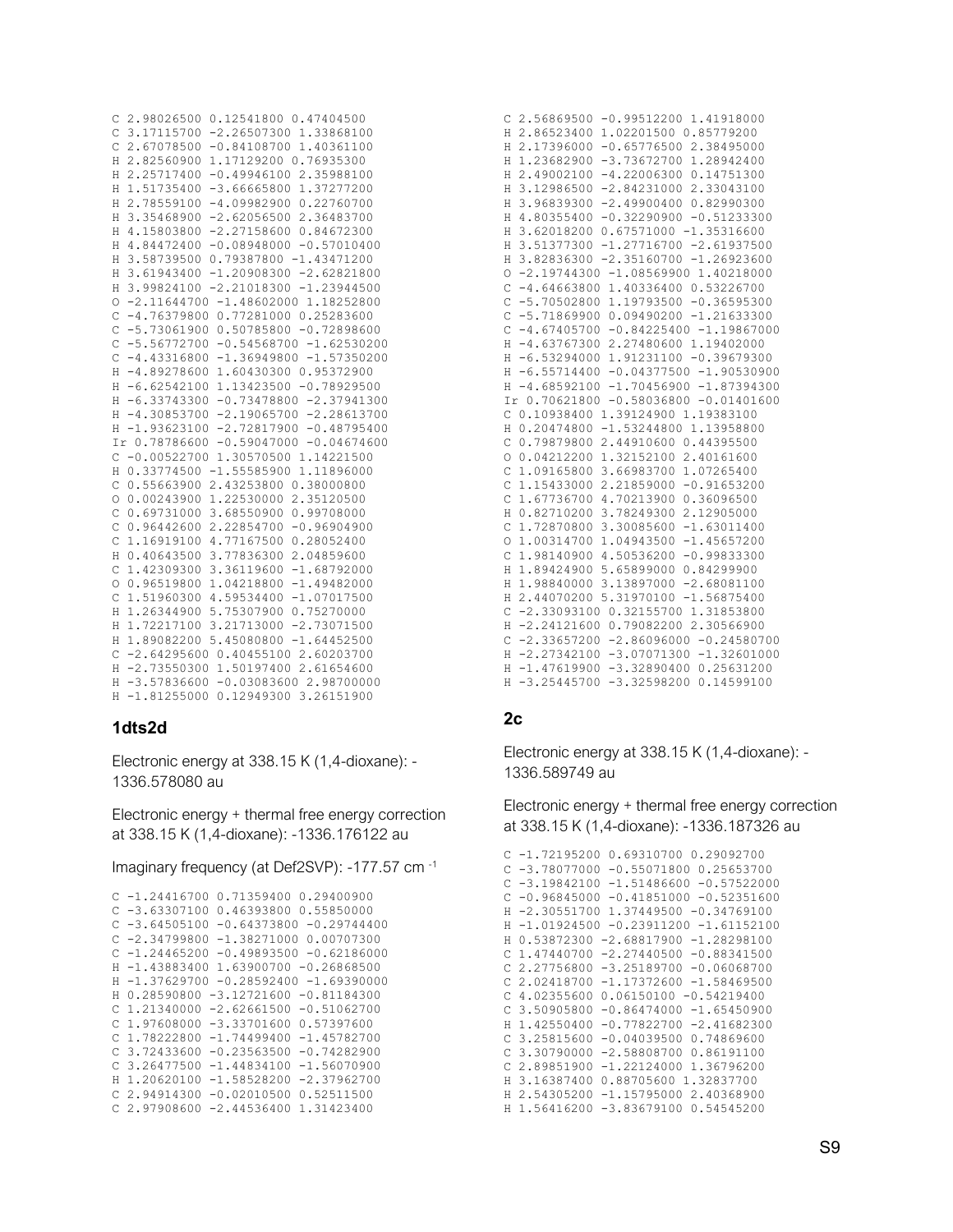```
H 2.77318800 -3.98221300 -0.72889300
H 3.49333700 -3.24592900 1.72571700
H 4.28049700 -2.49975700 0.34925700
H 5.09731500 -0.13278200 -0.35617100
H 3.94608400 1.10381500 -0.88197900
H 3.71949900 -0.39546800 -2.62796200
H 4.06803500 -1.81710700 -1.66198600
O -1.96317600 -1.38737100 1.33051100
C -5.07867700 -0.11517200 0.05771500
C -5.80845500 -0.69224900 -0.99096100
C -5.22979900 -1.65077000 -1.82179100
C -3.90551900 -2.06703200 -1.62994000H -5.53226800 0.64680600 0.70058000
H -6.84604800 -0.38895300 -1.15902900
H -5.82108200 -2.08744100 -2.63216200
H -3.45645700 -2.81563700 -2.29029800
Ir 1.06555800 -0.46908800 0.16479500
C -0.57649600 1.44142600 0.89023800
H 0.56553700 -1.67869400 1.02328000
C -0.20622100 2.71251000 0.28916000
O 0.23124500 0.86622000 1.66463600
C -0.96742900 3.88447300 0.37779000
C 0.95461400 2.62742200 -0.54825800
C -0.52977500 5.05104700 -0.22885200
H -1.88811800 3.87701700 0.97397900
C 1.37904500 3.84674400 -1.14336800
O 1.51812000 1.50435400 -0.83712900
C 0.65887300 5.01549200 -0.97840100
H -1.09362400 5.98109800 -0.12210700
H 2.28072500 3.81776800 -1.76314700
H 1.01578300 5.93163400 -1.46103600
C -2.66569200 -0.15246300 1.20430200
C -1.78678600 -1.65312000 -0.05618600
H -1.30809500 -2.63136000 -0.20823800
C -3.03339200 0.43622400 2.53236500
H -2.13464700 0.60681700 3.14412200
H -3.54871100 1.40062300 2.39085800
H -3.70725000 -0.24067000 3.07963600
```
## **2d**

Electronic energy at 338.15 K (1,4-dioxane): - 1336.591512 au

Electronic energy + thermal free energy correction at 338.15 K (1,4-dioxane): -1336.188087 au

```
C 1.56176500 1.46288700 0.15345100
C 3.94420100 0.80828400 0.08658700
C 3.61469800 -0.53884000 -0.10546300
C 2.34138900 -0.51382200 -0.93858500
C 1.24296700 -0.05272600 0.09763600
H 1.64536100 1.83762400 1.18904400
H 1.46264500 -0.52162800 1.07442600
H 0.54677700 -2.67492700 -0.29586900
C -0.52112100 -2.48963500 -0.15335300
C -1.41361500 -3.17265400 -1.15425500
C -0.91331900 -2.10499400 1.14326800
C -3.28152200 -1.26156200 1.57179800
C -2.27213200 -2.39595700 1.75023100
H -0.10303700 -1.94157700 1.86687000
C -3.15127600 -0.52758900 0.26578600
C -2.82111000 -2.57401400 -1.24328100
C -2.89159800 -1.08702000 -0.97061700
H -3.54297900 0.49510300 0.26568600
H -3.05213100 -0.43813500 -1.84050400
H -0.92088700 -3.10410500 -2.13947700
H -1.47057600 -4.25488000 -0.92693600
H -3.22953600 -2.76539400 -2.24817000
```

| H -3.50402000 -3.09227200 -0.54934900         |
|-----------------------------------------------|
| H -4.31460500 -1.64056400 1.69616600          |
| H -3.13795700 -0.52262300 2.37865800          |
| $-2.13914200 -2.59179100 2.82570500$<br>H     |
| $-2.65969900 -3.33788800 1.32620500$<br>H     |
| 2.55967300 0.66543700 -1.72025400<br>$\circ$  |
| 5.02697000 1.17604000 0.86595100<br>C         |
| 5.80133400 0.15764300 1.43979000<br>C         |
| 5.47411800 -1.18334700 1.24737600<br>C        |
| C<br>4.36122900 -1.54862500 0.47665500        |
| 5.28416800 2.22786100 1.02597100<br>H         |
| 6.67661100 0.41809100 2.04245700<br>H         |
| 6.09675200 -1.96060400 1.70087500<br>H        |
| 4.10452900 -2.60480400 0.33850200<br>H.       |
| Ir -0.84707700 -0.34158700 -0.10190900        |
| $C$ 0.49081600 2.24264900 -0.58069400         |
| H -0.61336800 -0.65846700 -1.62950800         |
| $C - 0.947787001.94986500 - 0.25050900$       |
| 0.75283500 3.06143500 -1.43506300<br>0        |
| $-1.88732900$ 2.61515400 $-1.12264700$<br>C   |
| $-1.36882800$ 1.75176700 1.14625500<br>C      |
| $-3.06551000$ 3.12998900 $-0.67058400$<br>C   |
| H -1.57906900 2.75137800 -2.16397300          |
| C<br>$-2.541606002.440586001.60963000$        |
| $\circ$<br>$-0.7732430000.885922001.86246600$ |
| C.<br>-3.35376900 3.09546500 0.72747000       |
| $-3.75757700$ 3.62780700 $-1.35429900$<br>H   |
| $-2,77532500$ 2.36479600<br>2.67572900<br>H   |
| -4.25941200 3.58904700 1.09535900<br>H        |
| 2.86647200 1.55826900 -0.65382900<br>C        |
| 3.09587300 2.56066200 -1.03674100<br>H        |
| C<br>2.15296800 -1.67814000 -1.86745600       |
| H 2.18286800 -2.64161500 -1.33553100          |
| H 1.20420500 -1.60139500 -2.42058300          |
| H 2.97994200 -1.67788000 -2.59456000          |

#### **2cts3c**

Electronic energy at 338.15 K (1,4-dioxane): - 1336.580487 au

Electronic energy + thermal free energy correction at 338.15 K (1,4-dioxane): -1336.179770 au

Imaginary frequency (at Def2SVP): -681.13 cm -1

```
C -1.40305200 0.75679000 0.29987000
 C -2.49410400 0.15424100 1.25107900
 C -3.74004800 0.03367300 0.38835900
 C -3.51394400 -1.07092600 -0.43605800C -2.12402600 -1.51881700 -0.05216200
C -1.16490900 -0.47256500 -0.66437900
H -1.83427700 1.57859500 -0.29993500
 H -1.48826600 -0.18415000 -1.67787700
 H 0.17352200 -1.62463100 1.88088300
C 1.12317900 -1.77285500 1.35079100
C 2.37736900 -1.44484700 2.14066400
C 1.08470800 -2.63663800 0.24256500
C 3.50039400 -2.46699300 -0.52527200
 C 2.25661800 -3.34468400 -0.38663200
H 0.12325500 -3.13213200 0.05095700
C 3.16609100 -1.02763400 -0.83547400
C 3.13373500 -0.21560600 1.62059000
C 3.05390500 -0.02639900 0.12618100
  H 3.30054200 -0.69919800 -1.87459300
  H 3.17035800 1.00837100 -0.22469800
H 2.08837800 -1.26086900 3.18720900
```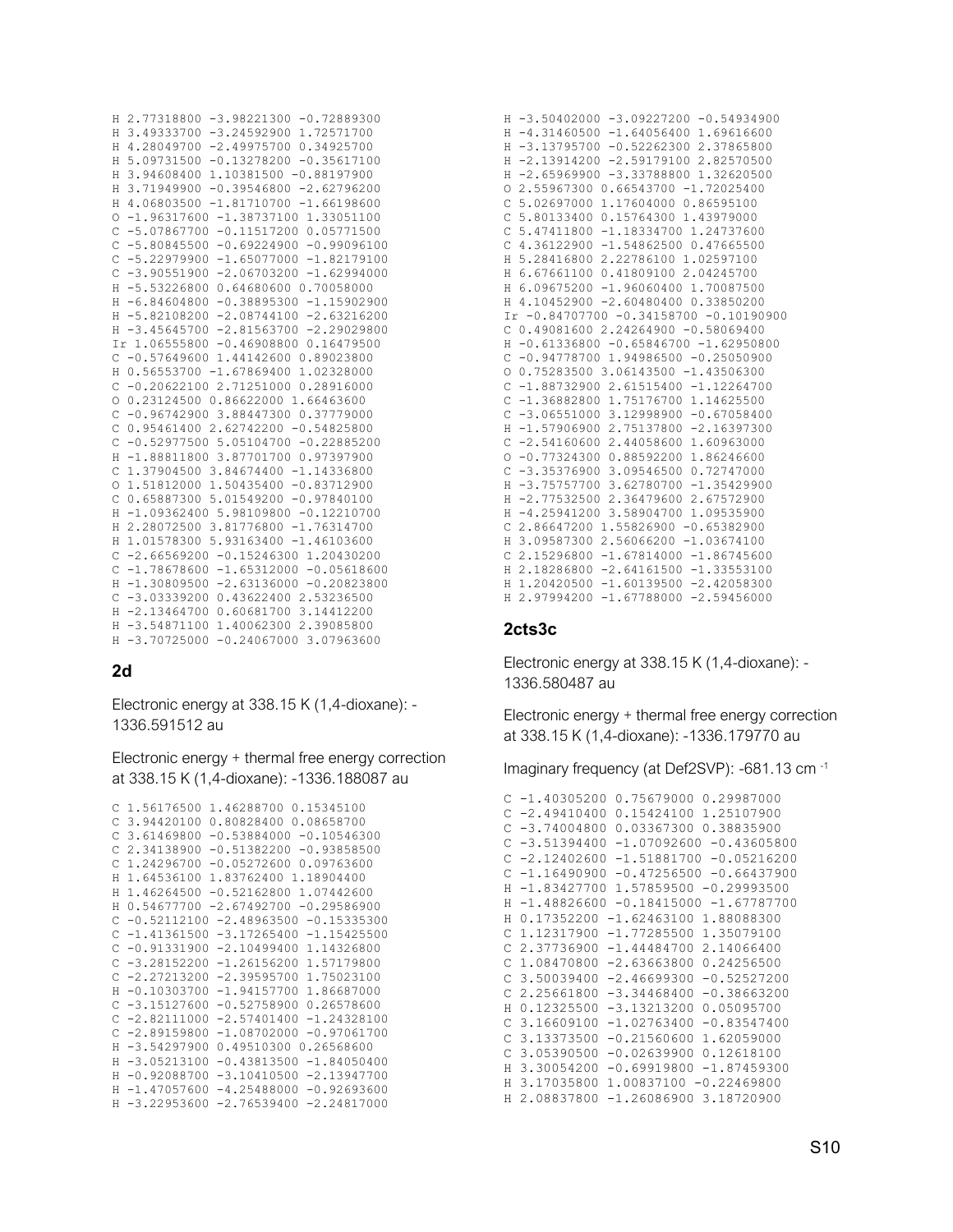| Η              | 3.03508200 -2.33107800 2.16425200          |  |
|----------------|--------------------------------------------|--|
| Η              | 2.70209200 0.68806000 2.08295200           |  |
| Η              | 4.19170200 -0.24870500 1.94606400          |  |
| Η              | 4.11198200 -2.50690200 0.39110500          |  |
| Η              | 4.14123200 -2.86593400 -1.32760700         |  |
| Η              | 1.93764800 -3.68074800 -1.38871300         |  |
| Η              | 2.49222900 -4.26797800 0.17752100          |  |
| O              | $-2.08570300 -1.21835100 1.33512500$       |  |
| $\mathsf{C}$   | $-4.90230100 0.77817000 0.28982000$        |  |
| C              | $-5.8577090000.37725600 -0.65382200$       |  |
| $\mathcal{C}$  | $-5.63084400 -0.72418900 -1.47807100$      |  |
| $\mathsf{C}$   | $-4.44165400 -1.46008200 -1.38697000$      |  |
| Η              | $-5.08217900$ 1.64744400 0.93117600        |  |
| Η              | $-6.7960520000.93252700 -0.74286400$       |  |
| Η              | $-1.01970900 -2.20377800$<br>$-6.39431600$ |  |
| Η              | $-4.26634800 -2.31893300 -2.04226500$      |  |
| Η              | $-1.87440200 -2.57407200 -0.23485700$      |  |
|                | Ir 0.97439600 -0.59053100 -0.45473000      |  |
| $\mathsf{C}$   | $-0.17545200$ 1.36636000 1.00773600        |  |
| Η              | $-0.05723000 -1.30433600 -1.45179200$      |  |
| $\mathsf{C}$   | 2.40692200 0.25061500<br>0.58029700        |  |
| $\circ$        | 1.15244500 2.18453100<br>0.06942400        |  |
| $\mathsf{C}$   | 0.87026500<br>3.60650400 0.91776200        |  |
| C              | 0.97757600<br>2.23077700 -1.10376700       |  |
| $\mathsf{C}$   | 1.45499000<br>4.67375000 0.25212700        |  |
| Η              | 0.59327200<br>3.68629000 1.97410800        |  |
| C              | 1.54730300<br>3.33741400<br>$-1.77143000$  |  |
| $\circ$        | 0.89318800<br>1.06897300<br>$-1.70939400$  |  |
| C              | 1.77369900 4.53137600<br>$-1.10538200$     |  |
| Η              | 1.65472000 5.61284500<br>0.77485000        |  |
| Η              | 1.83773700<br>3.20192200 -2.81766700       |  |
| Η              | 2.22899000 5.36751800 -1.64630500          |  |
| $\overline{C}$ | $-2, 7267960000, 759622002, 60636500$      |  |
| Η              | $-1.8590750000.617684003.25941500$         |  |
| Η              | $-2.90937200$ 1.84261500 2.51180600        |  |
| Η              | $-3.61671600$<br>3.06214800<br>0.29811600  |  |

## 2dts3d

Electronic energy at 338.15 K (1,4-dioxane): -1336.579845 au

Electronic energy + thermal free energy correction at 338.15 K (1,4-dioxane): -1336.179027 au

Imaginary frequency (at Def2SVP): -653.88 cm -1

```
C - 1.36838600 0.90369000 0.40284400C - 3.7441820000.4353910000.67772900C - 3.65509000 - 0.65059700 - 0.19632700C -2.31311700 -1.29987800 0.10893600C -1.25581500 -0.35473300 -0.53943100H -1.76462600 1.73972500 -0.20163400
H -1.57710600 -0.06014700 -1.55212700
H 0.10486000 -1.82739400 1.79784600
C 1.07354200 -1.85952000 1.27888200
C 2.28169800 -1.50189200 2.12884200
C 1.14495200 -2.65588000 0.11802100
C 3.58060900 -2.33409200 -0.54366800
C 2.37367900 -3.26530100 -0.50441000
H 0.24044800 -3.21141800 -0.14730400
C 3.19440900 -0.90275100 -0.80196900
C 3.01483000 -0.22888200 1.68313700
C 2.99566400 0.02825300 0.19808700
H 3.30840000 -0.52066200 -1.82475100
```

| H              | 3.03966200 1.08515600 -0.09558200            |
|----------------|----------------------------------------------|
| Н              | 1.94930700 -1.36219900 3.16905500            |
| Н              | 2.97254800 -2.36319400 2.15177900            |
| H              | 2.54130000 0.64171400 2.16701100             |
| Η              | $-0.242657002.04574400$<br>4.06105700        |
| Η              | 4.14811300<br>$-2.3885890000.40000300$       |
| Η              | 4.27581800 -2.66509800 -1.33162900           |
| H              | 2.10574200 -3.55088700 -1.53680700           |
| Η              | 2.62802500 -4.21245300 0.01039700            |
| $\circ$        | $-2.16641800 -0.99207600 1.49734300$         |
| C              | -4.83841600 1.28295100 0.65603300            |
| C              | $-5.86512100$ 1.00212900 $-0.25606500$       |
| $\mathsf{C}$   | $-5.77435900 -0.08134100 -1.12896300$        |
| $\mathsf C$    | $-4.65339400 -0.92195800 -1.11537600$        |
| Η              | $-4.91212400$<br>2.14105200 1.33106100       |
| Η              | $-6.75284900$ 1.64098600 $-0.28223600$       |
| Η              | $-6.59102900 -0.27904600 -1.82952400$        |
| H              | $-4.58213100 -1.76972300 -1.80545300$        |
|                | Ir 0.89019000 -0.59009300 -0.44837900        |
| $\overline{C}$ | $-0.13040400$ 1.46904100 1.11853700          |
| H              | $-0.21218600 -1.29286900 -1.36516900$        |
| $\mathsf C$    | 0.71152800 2.43036000 0.35871300             |
| $\circ$        | 0.02348600 1.29729300 2.31756400             |
| C              | 1,17904500<br>3.56697000<br>1.03651900       |
| $\mathsf{C}$   | 1.00802000<br>2.25351900<br>$-1.02242300$    |
| $\mathsf{C}$   | 1.85031200<br>4.57645900 0.36410000          |
| Η              | 0.97100700<br>3.64343400<br>2.10868400       |
| $\mathsf C$    | 1.65476500<br>3.31171500<br>$-1.69918400$    |
| O              | 0.76920100<br>1.12248200 -1.63994500         |
| $\mathsf{C}$   | $-1.01601100$<br>2.06429100<br>4.44532900    |
| Η              | 2.19339000<br>5.46727800<br>0.89679200       |
| Η              | 1.86243000<br>3.17943800<br>$-2.76526700$    |
| Η              | 5.24073000 -1.56181200<br>2.58251100         |
| C              | $-2.4288570000.403051001.41590900$           |
| Η              | -2.36353300 0.87193400 2.40533700            |
| $\mathsf C$    | $-2.26613400 -2.78262000 -0.13629200$        |
| Η              | $-2.05188600 -3.00912800 -1.19353600$        |
| H              | $-1.50292600 -3.25769400 0.49484100$         |
| H              | $-3.23343800$<br>$-3.23920300$<br>0.12276500 |

## **Endo Path**

# 1e

Electronic energy at 338.15 K (1,4-dioxane): -1336.597344 au

Electronic energy + thermal free energy correction at 338.15 K (1,4-dioxane): -1336.195904 au

|   | $C -2.90774200$         | $-0.33422700$ | $-0.47475900$ |
|---|-------------------------|---------------|---------------|
|   | $C - 4.25704000$        | $-0.49537700$ | $-0.88382200$ |
| C | $-2.49517600$           | $-1.02318100$ | 0.70041200    |
|   | $C - 5.12260900$        | $-1.28383500$ | $-0.14834700$ |
| H | $-4.58524700$           | 0.02388700    | $-1.78927900$ |
|   | $C - 3.39245900$        | $-1.82059200$ | 1.43068100    |
|   | $C - 4.70507100$        | $-1.95526100$ | 1.01703100    |
| H | $-6.16049400$           | $-1.38775200$ | $-0.48299800$ |
| H | $-3.01763600$           | $-2.32566000$ | 2.32701900    |
| H | $-5.40949900$           | $-2.57319900$ | 1.58030100    |
| C | 0.08592400              | $-1.55999000$ | $-1.00082600$ |
|   | C <sub>1.22974300</sub> | $-2.55161100$ | $-0.63958300$ |
|   | C 2.29526700            | $-1.84802800$ | 0.18062600    |
|   | $C$ 2.90178000          | $-0.95689400$ | $-0.71508900$ |
|   | C 2.13636200            | $-1.16634500$ | $-2.00105900$ |
|   | $C$ 0.67590100          | $-0.63552100$ | $-1.87204400$ |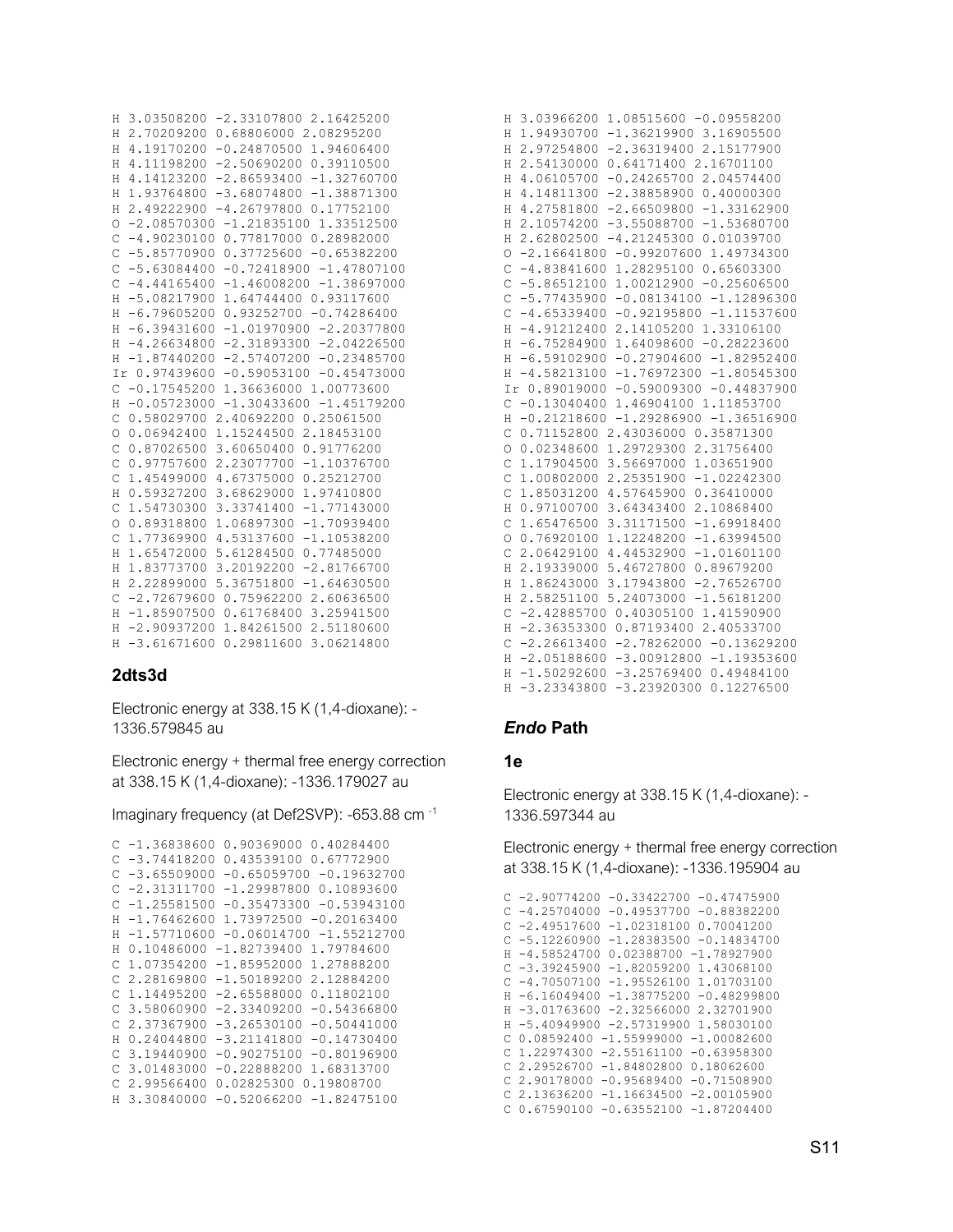```
H -0.08215100 1.97173700 -2.50314400
C 0.02955500 2.42245700 -1.50976800
C -1.11846300 3.28633000 -1.07685500C 1.26390200 2.33579800 -0.91234800
C 1.43155900 2.53291300 1.63778300
C 1.71050400 3.16252400 0.26768100
H 2.04770900 1.80256900 -1.46254100
C 0.18413100 1.69413700 1.70824700
C -1.33450500 3.34178500 0.43608000
C -1.05620600 2.03698500 1.15337100
H 0.18242500 0.95785000 2.52174900
H -1.93528600 1.53561600 1.57772800
0 -2.07059600 0.40112700 -1.13906000C = 1.09389500 - 0.88124600 1.117673000 - 0.59859300 - 1.41672400 2.08363900H 2.64084000 -0.89606200 -2.93861900
H -2.02305500 2.87913800 -1.55348800
H -0.98510600 4.30703300 -1.48454400
H -2.37897600 3.63080900 0.63088300
H -0.72256500 4.13833300 0.89339300
H 1.37395300 3.32201400 2.41218800
H 2.27991300 1.88907500 1.92518700
H 2.79443300 3.34056500 0.17772200
H 1.24196200 4.15858500 0.19741700
Ir -0.10980600 0.47226900 -0.13559900
H 1.28372300 0.23404300 0.53895700
C 0.77663700 -3.90655200 -0.19308600
H 0.23418200 -3.81609200 0.76190300
H 0.09770500 -4.34899500 -0.93817100
H 1.63661300 -4.57869300 -0.05290200
C 3.91663200 -0.11077300 -0.30971100
C 4.32103500 -0.17421300 1.03284000
C 3.70973400 -1.05375100 1.92515900
C 2.67722500 -1.90681600 1.50675700
H 4.39541700 0.58765400 -1.00444200
H 5.13401500 0.46917800 1.38301000
H 4.04641100 -1.08462700 2.96555100
H 2.18346400 -2.58029200 2.21321200
0 1.88991500 -2.57502200 -1.92578300
H -0.92489500 -1.96381900 -1.11856600
H 0.16510400 -0.22497600 -2.74905300
```
## $1f$

Electronic energy at 338.15 K (1,4-dioxane): -1336.596739 au

Electronic energy + thermal free energy correction at 338.15 K (1,4-dioxane): -1336.195032 au

```
C 2.93409000 -0.45264300 0.59740000
C 4.24576300 -0.63200800 1.10825900
C 2.63307500 -1.05769400 -0.65521400
C 5.18209800 -1.35781300 0.39520200
H 4.48842600 -0.17710200 2.07331500
C 3.60058800 -1.79235000 -1.36111900
C 4.87514500 -1.94576600 -0.84705400
H 6.18910300 -1.47721800 0.80955700
H 3.31061600 -2.23380200 -2.32034200
H 5.63392100 -2.51502400 -1.39071500
C - 0.09569700 - 1.72874700 0.78128300C -2.21925200 -1.91519000 -0.57310800C -2.87934700 -1.07083300 0.33052100C -2.22422600 -1.358807001.66791200C - 0.74391600 - 0.850606001.65934700H -0.08415600 1.70023800 2.52393200
C - 0.107914002.218105001.55749100C 1.06991800 3.10798600 1.28933400
C -1.28200700 2.17271600 0.84598600
```

| $-1, 22735700 2, 53541600 -1, 68896100$<br>С               |
|------------------------------------------------------------|
| 3.07634200 -0.31116300<br>$-1.62665700$<br>C               |
| $-2.10804000$<br>1.59983800 1.28203500<br>H                |
| $\mathsf{C}$<br>1.70874400 -1.70429600<br>0.02976100       |
| 3.26681800 -0.19101300<br>$\mathcal{C}$<br>1.41964100      |
| 1.21343100<br>2.01501600 -1.01938800<br>$\mathsf{C}$       |
| 1.02969900 -2.56232800<br>0.11041900<br>H                  |
| 2.13016300<br>1.54612200 -1.39885400<br>H                  |
| 2.03296300<br>0.22666500<br>1.23757500<br>$\circ$          |
| $-0.89656100 -1.18106400$<br>1.27046800<br>C               |
| 0.86412300<br>$-1.36347600 -2.22024600$<br>$\circ$         |
| 1.81589400<br>1.93015400<br>2.66749400<br>H                |
| 0.89637300<br>1.75222700<br>H<br>4.09866700                |
| 2.47596400<br>3.56708000 -0.27130000<br>Н                  |
| 0.84721800<br>4.09380600 -0.64535600<br>Н                  |
| $-1.11291800$<br>3.37155100 -2.40545500<br>Н               |
| $-2.04189200$ 1.90585600 $-2.08576100$<br>H                |
| 3.25100000 -0.30451800<br>$-2.71493800$<br>Н               |
| 4.06469200 -0.13631500<br>$-1.16950300$<br>Н               |
| Ir 0.16973800 0.36258000 0.07079100                        |
| $-1.15608600$ 0.16834000 $-0.74093600$<br>Η                |
| $-3.85942900$<br>$-0.19251000 -0.09127100$<br>C            |
| $-0.16838700 -1.46033500$<br>Ċ<br>$-4.16833800$            |
| $-3.49809700$<br>$-0.99576500 -2.36006300$<br>Ċ            |
| $-1.88517400 -1.92424500$<br>$\mathsf{C}$<br>$-2.50398800$ |
| $-4.38289400$<br>Н<br>0.46635900<br>0.61094700             |
| $\rm H$<br>$-4.95086900$<br>$0.50328300 -1.82635700$       |
| $-3.75886700$<br>$-0.95793200 -3.42180100$<br>$\rm H$      |
| $-2.51919300 -2.63421300$<br>H<br>$-1.96625300$            |
| $\circ$<br>$-2.77204600$<br>1.50946100<br>$-1.97484400$    |
| 0.90270200 -2.14308200 0.94521100<br>$\rm H$               |
| $-0.29922200$<br>$-0.50221100$<br>2.59915600<br>Η          |
| C<br>$-1.23022900 -2.66473200 0.28992800$                  |
| $-0.89227200 -3.64564800 -0.06755500$<br>Η                 |
| $\mathsf{C}$<br>$-2.99772000 -1.06204700$<br>2.91603100    |
| $-3.98172300$<br>$-1.55410200$<br>2.88595800<br>Η          |
| $-2.44995400$<br>$-1.42143300$<br>3.80063200<br>H          |
| $-3.15204700$<br>0.02384000<br>3.02535600<br>H             |

## 1ets2e

Electronic energy at 338.15 K (1,4-dioxane): -1336.578695 au

Electronic energy + thermal free energy correction at 338.15 K (1,4-dioxane): -1336.179967 au

Imaginary frequency (at Def2SVP): -172.02 cm<sup>-1</sup>

```
C 2.77825300 -0.48484400 0.94938100
 C 3.82975700 -0.79825300 1.84758300
 C 3.02687100 -0.64389900 -0.43812600
C 5.04639100 -1.24160400 1.36179900
H 3.64881800 -0.68100300 2.92013900
 C 4.27166900 -1.09280500 -0.91023200
C 5.28435500 -1.39488400 -0.01801400
H 5.84594500 -1.48006100 2.07154000
 H 4.40786700 -1.19453900 -1.99167700
H 6.25647800 -1.74702700 -0.37333600
C - 0.60684600 - 1.49626200 - 1.38793200C - 3.02603500 - 1.07497700 - 0.72558800C -2.72255600 -1.40132400 0.60291100
C -1.60264100 -2.42352400 0.50510300C -0.29483000 -1.78985200 -0.04599600H -1.02727400 0.58297100 2.24178000
 C -0.83061400 1.49727700 1.66498800
C 0.27930300 2.37385300 2.16521600
C -1.68890400 1.80267100 0.66102400
 C - 0.88070200 3.05709400 -1.40161300
```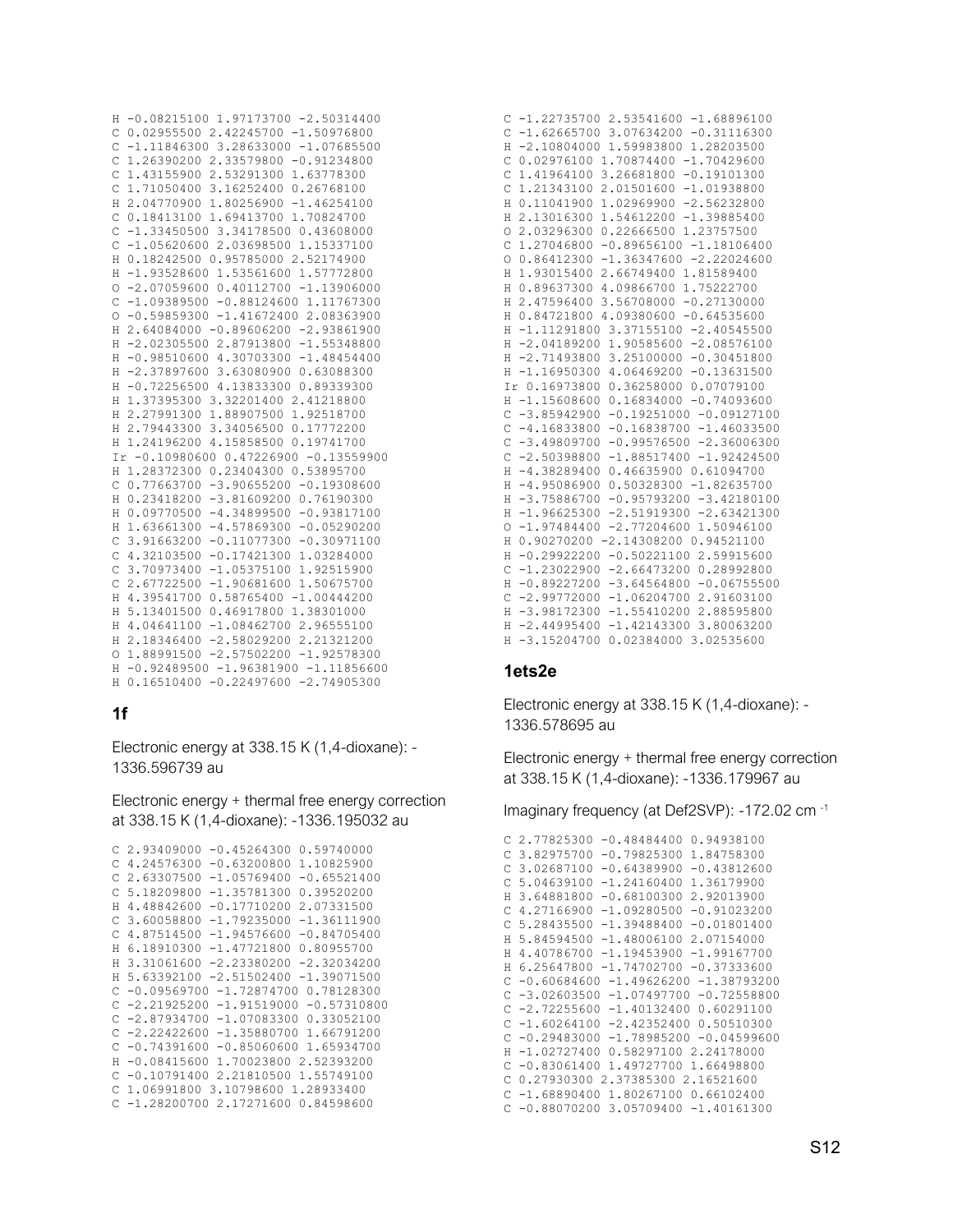```
C -1.70224100 3.09048700 -0.10876700
H -2.50414900 1.11003400 0.46533100
C 0.43359500 2.33089700 -1.32041300
C 1.09800900 3.07647700 1.07273300
C 1.29829100 2.31262800 -0.22292500
H 0.87522300 2.08823400 -2.29522300
H 2.34402700 2.06737400 -0.44983800
O 1.62113700 -0.06378600 1.35753100
C 1.92405900 -0.31247800 -1.34905300
O 1.98980800 -0.36057700 -2.55894600
H 0.95204900 1.74477100 2.76457500
H -0.13721700 3.13159900 2.85652300
H 2.09475300 3.29839700 1.48563400
H 0.66184500 4.06174400 0.83265300
H -0.68191000 4.09230500 -1.74127100
H -1.47814500 2.59321100 -2.20562000
H -2.74742600 3.32922300 -0.36832400
H -1.36198900 3.91372400 0.54006600
Ir 0.29137900 0.29466600 -0.30890000
C -3.47532900 -0.90407200 1.65018900
C -4.55518200 -0.06168900 1.33914100
C -4.84512200 0.27461700 0.01851700
C -4.07131400 -0.22768400 -1.04070300H -3.25632800 -1.16976800 2.68988600
H -5.18201600 0.33100500 2.14485500
H -5.69749500 0.92549200 -0.19692900
H -4.31498700 0.02142400 -2.07807100
0 -2.03615400 -3.10420600 -0.70238600H 0.05928000 -1.62319300 -2.24530200
H 0.64679300 -2.26599600 0.25552200
H -0.71903800 0.37333400 -1.58718200
C -2.08236400 -1.93727900 -1.52949900
H -2.38526900 -2.18142300 -2.55595300
C -1.42273000 -3.36200100 1.65646000
H -0.67456200 -4.13105400 1.41147400
H -1.06611100 -2.80534600 2.53827500
H -2.37254900 -3.85756900 1.90906000
```
## **1fts2f**

Electronic energy at 338.15 K (1,4-dioxane): - 1336.578513 au

Electronic energy + thermal free energy correction at 338.15 K (1,4-dioxane): -1336.179952 au

Imaginary frequency (at Def2SVP): -184.03 cm -1

```
C 2.87154200 -0.24026400 1.02798700
C 3.98067800 -0.27726300 1.91068400
C 3.01980400 -0.85196100 -0.24331800
C 5.15538400 -0.89433900 1.52086700
H 3.87739800 0.18907600 2.89492600
C 4.22385700 -1.46998400 -0.62068300
C 5.29394600 -1.49675600 0.25509400
H 6.00063400 -0.91414200 2.21731200
H 4.28348100 -1.92285600 -1.61553900
H 6.23521300 -1.97647900 -0.02624500
C -0.68115500 -1.81671300 -0.64911900
C -2.17945600 -2.21893200 -0.58829300
C -3.03507800 -1.10670200 -0.01583300
C -2.65810300 -1.02954200 1.33158700
C -1.57716800 -2.08047900 1.46700500
C -0.28499100 -1.70272900 0.70032200
H -0.80667500 1.34964200 2.13881800
C -0.63726500 2.01636100 1.28263400
C 0.52885400 2.95397500 1.38878100
C -1.56541800 2.01602100 0.29583800
C -0.89358400 2.47844700 -2.11587000
```

| $C -1.60878900 2.97629900 -0.85582700$           |
|--------------------------------------------------|
| $-2.40844700$ 1.33638600 0.39626300<br>H         |
| C<br>0.41170100 1.76715000 -1.89036900           |
| 1.27654200 3.22079700 0.07446000<br>C            |
| 1.35804400 2.07011900 -0.91072800<br>C           |
| 0.76939100 1.19568300 -2.75616100<br>Η           |
| H<br>2.37691600 1.71527800 -1.11309500           |
| 1,75101700 0.33012900 1.34653200<br>O            |
| 1.85987800 -0.79774800 -1.14102500<br>C          |
| 1.83964500 -1.23214800 -2.27260800<br>O          |
| $-1.41391300 -2.49446800 2.46997500$<br>H        |
| 1.23143800 2.52593100 2.11711500<br>H            |
| 0.18513500 3.91575200 1.81589700<br>Η            |
| 2.30768500 3.51566100 0.32564400<br>Н            |
| $0.84849700$ 4.09495600 -0.44639200<br>H         |
| $-0.70570900$ 3.33184700 $-2.79633500$<br>H      |
| $-1.56097700$ 1.79903900 $-2.67413000$<br>H      |
| $-2.66501300$ 3.16683000 $-1.11061500$<br>H      |
| H -1.19838400 3.94989800 -0.54232800             |
| Ir 0.31080900 0.16663700 -0.25506200             |
| $C -2.69362200 -2.93665500 -1.79750200$          |
| $-2,70514300 -2,25600000 -2,66395400$<br>H       |
| $-2.04692200 - 3.79334700 - 2.04044200$<br>H     |
| $-3.71656900$<br>$-3.30272400 -1.62262100$<br>H  |
| $-3.32922100 -0.20188700 2.21248700$<br>C        |
| C<br>$-4.40483000$ 0.55143600 1.71427200         |
| C<br>$-4.77137600$<br>0.48078600 0.37188500      |
| $-4.07754000 - 0.35279100 - 0.52065300$<br>C     |
| $-3.05398900 - 0.14788200 3.27034900$<br>H       |
| $-4.96911800$ 1.19769100 2.39270200<br>H         |
| $-5.61950300$ 1.07094700 0.01273500<br>H         |
| $-4.37876500 -0.42087600 -1.57142900$<br>H       |
| $0 - 2.10172900 - 3.07615900 0.57001700$         |
| H -0.08418900 -2.24930600 -1.45874500            |
| $0.66331700 - 2.10491600 1.07443000$<br>H        |
| $-0.11711100 -1.42795400$<br>$-0.78533800$<br>H. |

#### **2e**

Electronic energy at 338.15 K (1,4-dioxane): - 1336.604435 au

Electronic energy + thermal free energy correction at 338.15 K (1,4-dioxane): -1336.201054 au

```
C 1.71405600 2.11264400 -0.35419800
 C 2.51925900 3.18835700 -0.78695400
 C 0.92260500 2.28497300 0.79882500
 C 2.50597100 4.37784100 -0.07492100
H 3.13555500 3.06188700 -1.68141600
C 0.92607500 3.49144900 1.51015800
  C 1.71514700 4.54478500 1.07507000
  H 3.13010600 5.20854100 -0.42094500
  H 0.29439300 3.57337200 2.40025300
  H 1.72632700 5.49465800 1.61631700
  C -1.71786200 1.59589100 -1.39442500
  C -3.10345000 1.00222700 -1.06126000
C -2.93634900 0.17315600 0.19625800
C -2.18887500 -0.95716100 -0.21523300
C -2.00704000 -0.72865900 -1.70450100
C -0.89057500 0.32566900 -1.65249900
H 1.22803400 -1.31268300 -2.65948700
C 1.58555300 -1.79869600 -1.74312400
C 3.02846000 -1.55887400 -1.40072500
C 0.76132000 -2.70457400 -1.14379100
C 1.09858700 -3.16389000 1.38465400
C 1.20037300 -3.66685600 -0.06585800
H -0.20811300 -2.89280000 -1.62000600
 C 1.28607000 -1.68289800 1.58815100
```